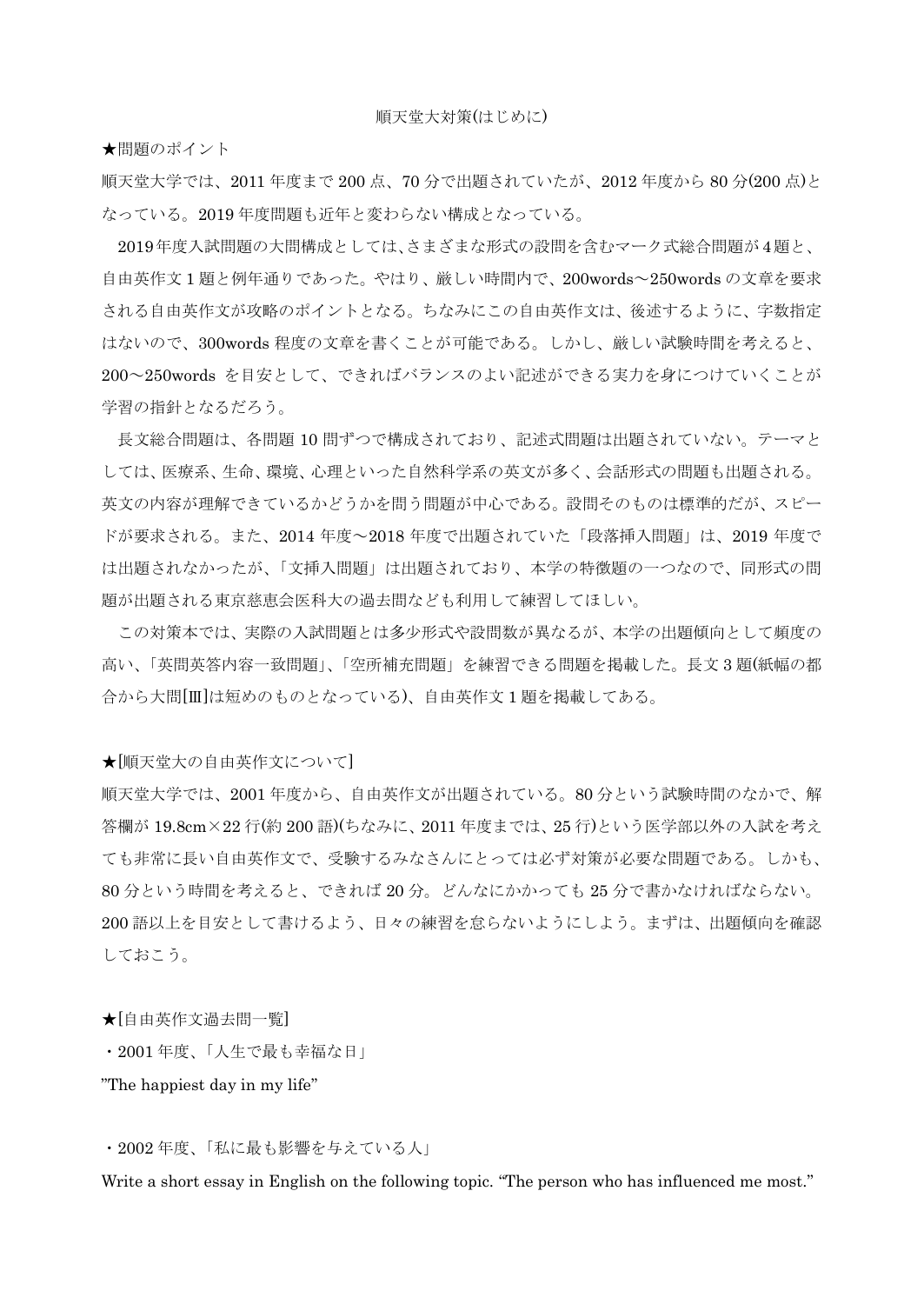・2003 年度、「学校におけるいじめと暴力」

Write an essay in English in which you discuss the topic of bullying and violence(いじめと暴力) in schools. Include in your essay the following:

(1) a general introduction to the topic (2) a discussion of the reasons for the problems

(3) your ideas about what can be done to help solve the problem

(4) (option) any other comments related to this topic

NOTE: Your essay must deal with the topic of bullying and violence in schools. Any writing that is not related to this topic will not receive credit.

・2004 年度、「遺伝子操作と遺伝子工学が我々の未来に対して与える影響」

Write an essay in English in which you discuss your ideas about the effects of genetic technology(遺伝子操作) and genetic engineering(遺伝子工学) on our future.

Include in your essay the following:

- (1) a general introduction
- (2) a discussion of the possible benefits of this technology
- (3) a discussion of the possible problems of this technology
- (4) a conclusion
- (5) (option) any other opinions about the effects of genetic technology on our future.

NOTE: Your writing must be related directly to the topic of the effects of genetic technology and genetic engineering on our future. Any writing that is not related to this topic will not receive credit.

・2005 年度、「環境と健康の関係」

In English, write a short essay in which you discuss your ideas about the connection between the environment and health.

・2006 年度、「人生における成功」

In English, write a short essay in which you discuss your ideas about success in life.

・2007 年度、「子供の精神的および肉体的発達に影響を与える重要な要因」

In English, write a short essay in which you discuss your ideas about the important factors that affect a child's mental and physical development.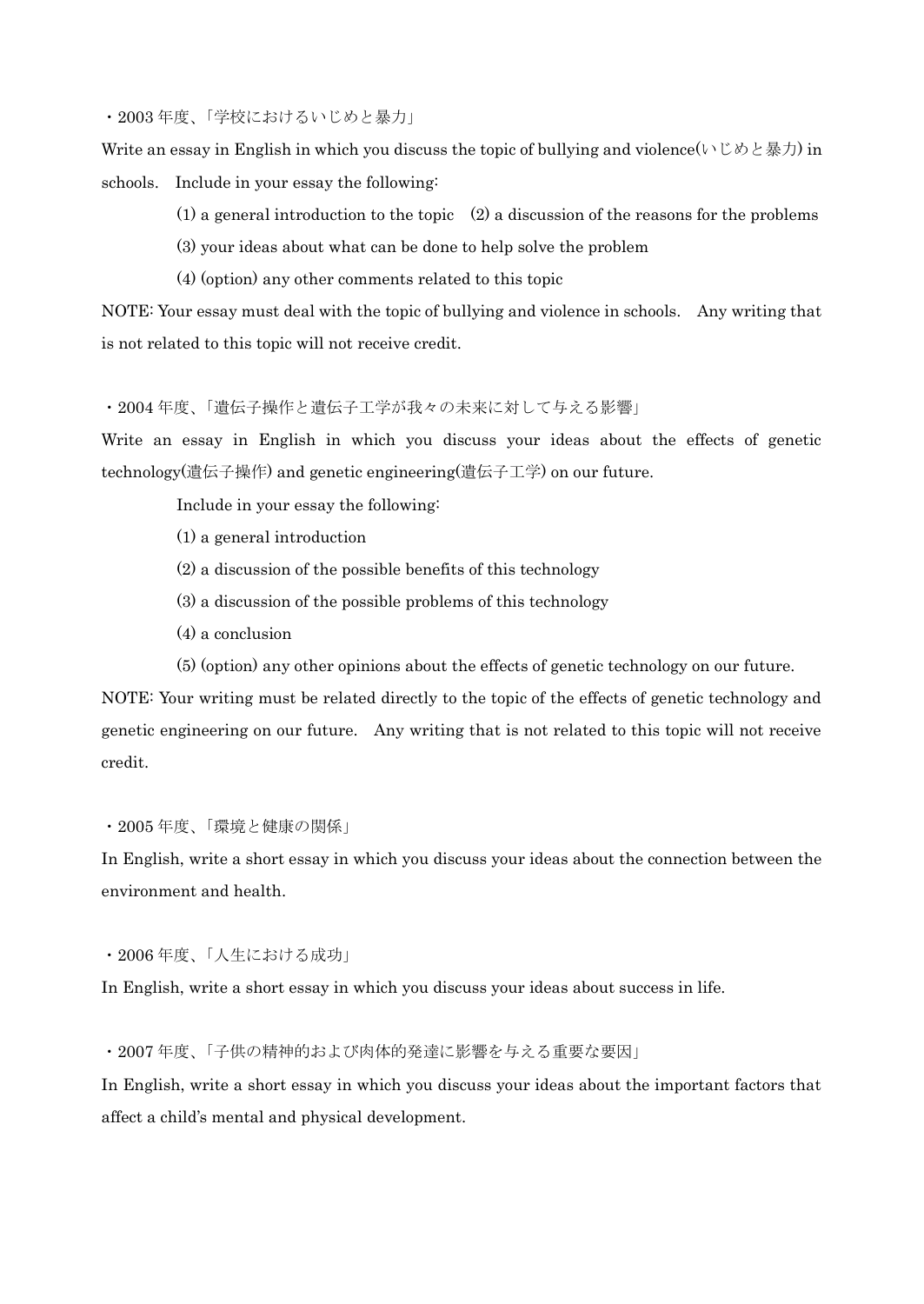・2008 年度、「遺伝子技術の医療や社会に与える影響」

In English, write a short essay in which you discuss your ideas about the influence of genetic technology on the medical profession and society.

NOTE: Your writing must deal directly with the topic of the influence of genetic technology on the medical profession and society. Any writing which is not related to this topic will not receive credit.

・2009 年度、「食事と健康の関係」

In English, write a short essay in which you discuss your ideas about the relationship between diet and health.

NOTE: Your writing must directly deal with the topic of the relationship between diet and health. Any writing which is not related to this topic will not receive credit.

・2010 年度、「長く健康に生きる方法」

In English, write a short essay in which you discuss your ideas about how to live a long and healthy life. Your essay must directly deal with the topic. Any part which is unrelated will not receive credit.

・2011 年度、「あなたにとって重要なものごと、あるいは、人」

In English, write an essay about something or someone that is important to you.

・2012 年度、「天然資源を守るためにすることができること」

In English, write an essay about we can do to help conserve resources, such as clean water, energy, and trees.

・2013 年度、「日本の人口減少について」

According to the Ministry of Health and Welfare's estimate released in January 2012, Japan's population will keep declining by about one million people every year in the coming decades. What are your opinions about this situation?

NOTE: Any writing which is not related to this topic will not receive credit.

「2012 年 1 月に発表された厚生労働省の概算によれば、日本の人口は今後数十年間に毎年約百万人 ずつ減り続ける。この状況についてのあなたの意見は何か?」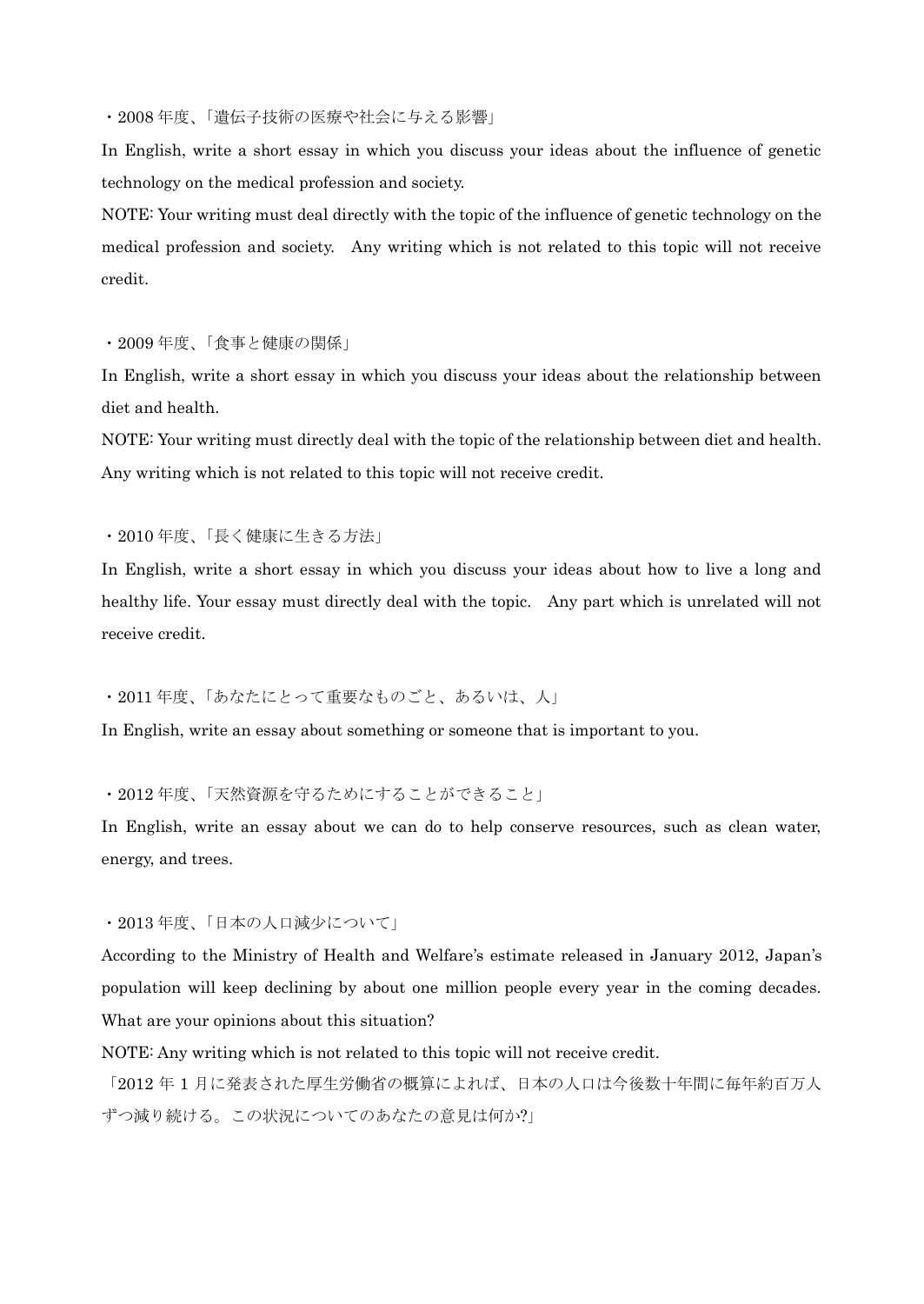・2014 年度、「動物実験に基づいた化粧品の販売禁止は是か非か」

In some countries, especially in Europe, selling animal-tested cosmetics is banned. What do you think about it? Write your opinion and explain in detail why you think that way ( the more you write, the better your score will likely be ). Any writing that is not related to this topic will not receive credit.

「いくつかの国において、特にヨーロッパでは、動物実験に基づく化粧品を販売することは禁じられ ている。そのことについてあなたはどのように考えるか。あなたの意見を書き、なぜそのように考え るかを説明しなさい」

・2015 年度、「人間に最も重大な影響の一つを及ぼした発明は何か」

What invention do you think had one of the most significant impacts on humankind? Please write your answer in detail and give specific examples to support your opinion ( the more you write, the better your score will likely be ). Any writing that is not related to this topic will not receive credit.

「どのような発明が人類に最も重大な影響の一つを及ぼしたと思うか? 詳細に解答を書き、あなた の意見を支える具体例を挙げよ(書く量が多ければ多いほど、点数は高くなる傾向が高くなる)。 の主題と関係のない記述は得点にならない」

### ・2016 年度、「2 年前に戻ったならば、何をしたいか。またその理由」

Suppose you could go back in time two years (for example, if you are 18, you could go back to when you were 16). Please write in detail what you would like to do in this situation and give specific examples and reasons to support your idea. The writing will be evaluated from the viewpoint of both quantity and quality. The evaluation will also consider whether what you write is appropriate to the question.

「時間を 2 年さかのぼることができると仮定してみよう(例えばあなたが 18 歳ならば 16 歳に戻るこ とができる)。この状況において、あなたが何をしたいかを詳しく書き、あなたの考えを支持する具 体的な例と理由をあげなさい。書いたものは質と量の両方の観点から評価される。また、その評価は あなたが書いたものが問題に対して適切であるかどうかも考慮される」

## ・2017 年度、「最良の先生について」

In your 18 or more years on this earth, you have learned from many people, both formally at school and informally elsewhere. Based on your experiences and observations, think about your best teacher(s). Please describe in detail a few characteristics that made them great and give specific examples and reasons to support your idea. The writing will be evaluated from the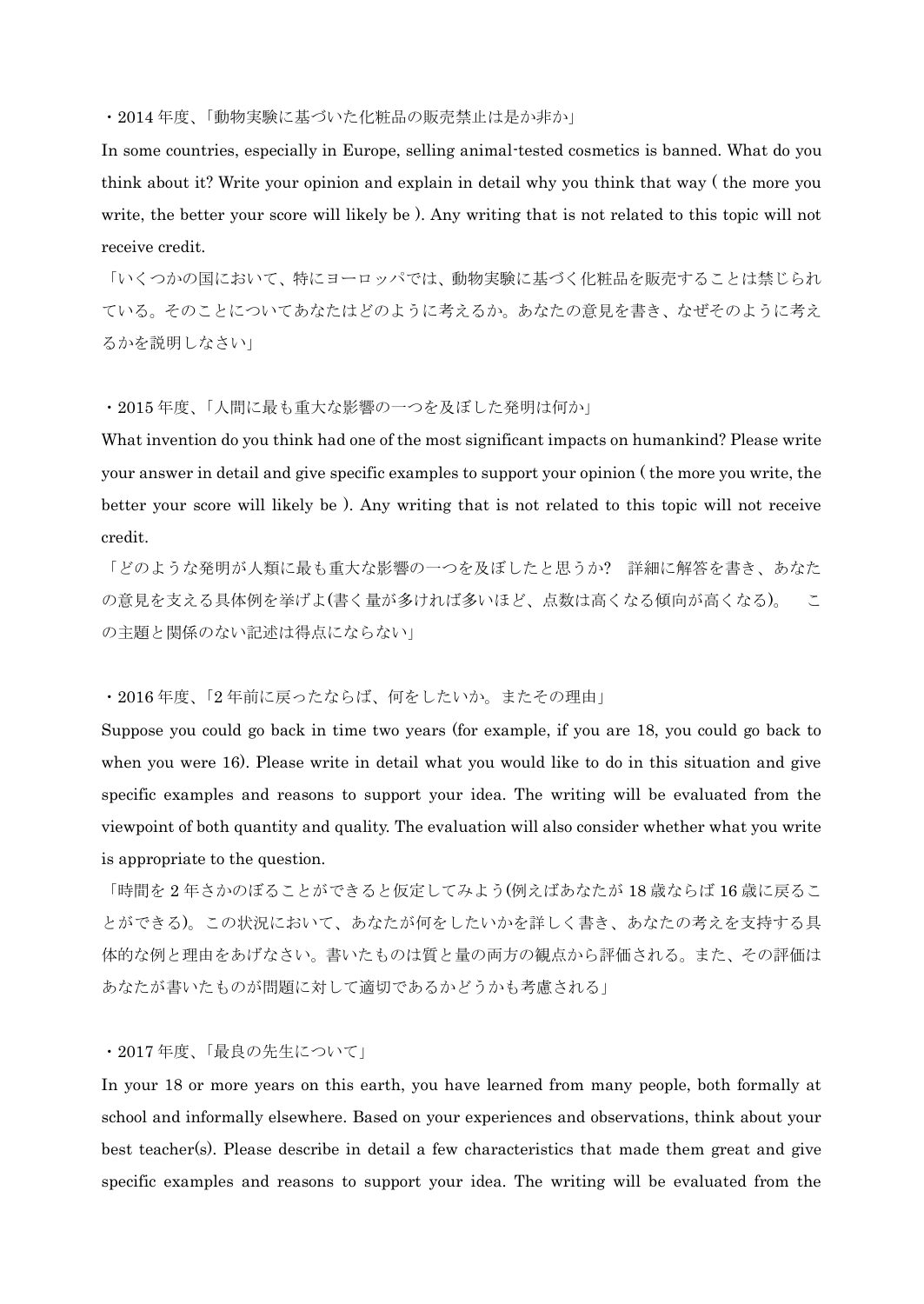viewpoint of both quantity and quality. The evaluation will also consider whether what you write responds to the question.

「あなたが生まれて 18 年かそれ以上の間に、公的には学校、そして私的には他の場所の両方であな たは多くの人々から学んできた。あなたの経験と観察に基づいて、最良の先生について考えなさい。 その先生を素晴らしくさせたいくつかの特徴を説明し、あなたの考えを支える特別な例と理由を挙げ なさい。書いたものは質と量の両方の観点から評価される。その評価はあなたが書いたものが問題に 対して適切であるかどうかも考慮される」

・2018 年度、「ソーシャルテクノロジーは人々を孤独にするか否か」

The very first social media site was created in 1997. In 1999, the first blogging sites began to emerge. Today, there are many social media sites and apps available around the world. Supporters of social technology focus on its benefits. Opponents argue that it may be harmful. In your opinion, does social technology make us more alone or less alone? In what ways?

「最初のソーシャルメディアは 1997 年に作り出された。1999 年には最初のブログサイトが出現した。 今日数多くのメディアサイトとアプリが世界中に存在している。ソーシャルテクノロジーの支持者は その利益を重点的に指摘する。反対者は、それには害がある可能性があると主張する。あなたの意見 では、ソーシャルテクノロジーは私たちをより孤独にさせるのだろうか、それとも孤独を和らげるの だろうか。また、どのようにしてなのだろうか」

・2019 年度、「子どもが学校で成績が悪い場合、親が罰金を払うという考えについてどう思うか」 ※2019 年度設問については、答案作成に対するリード文も掲載しておく。

The writing will be evaluated from the viewpoint of both quantity and quality. The evaluation will also consider whether what you write responds to the question.

You are expected to write one complete essay (not separate answers to questions). Your essay should also include an introduction, main text, AND conclusion. Please write as if you are writing for someone who has not read the topic question.

In America, some state governments have proposed that parents pay a penalty if their children perform poorly academically in school. Opponents of this idea believe that making parents pay a penalty is too extreme. They think the teachers should be responsible for students' academic performance. In your opinion, what factors influence students' academic outcomes? To what extent are the individual students themselves or others, such as parents or teachers, responsible for these outcomes?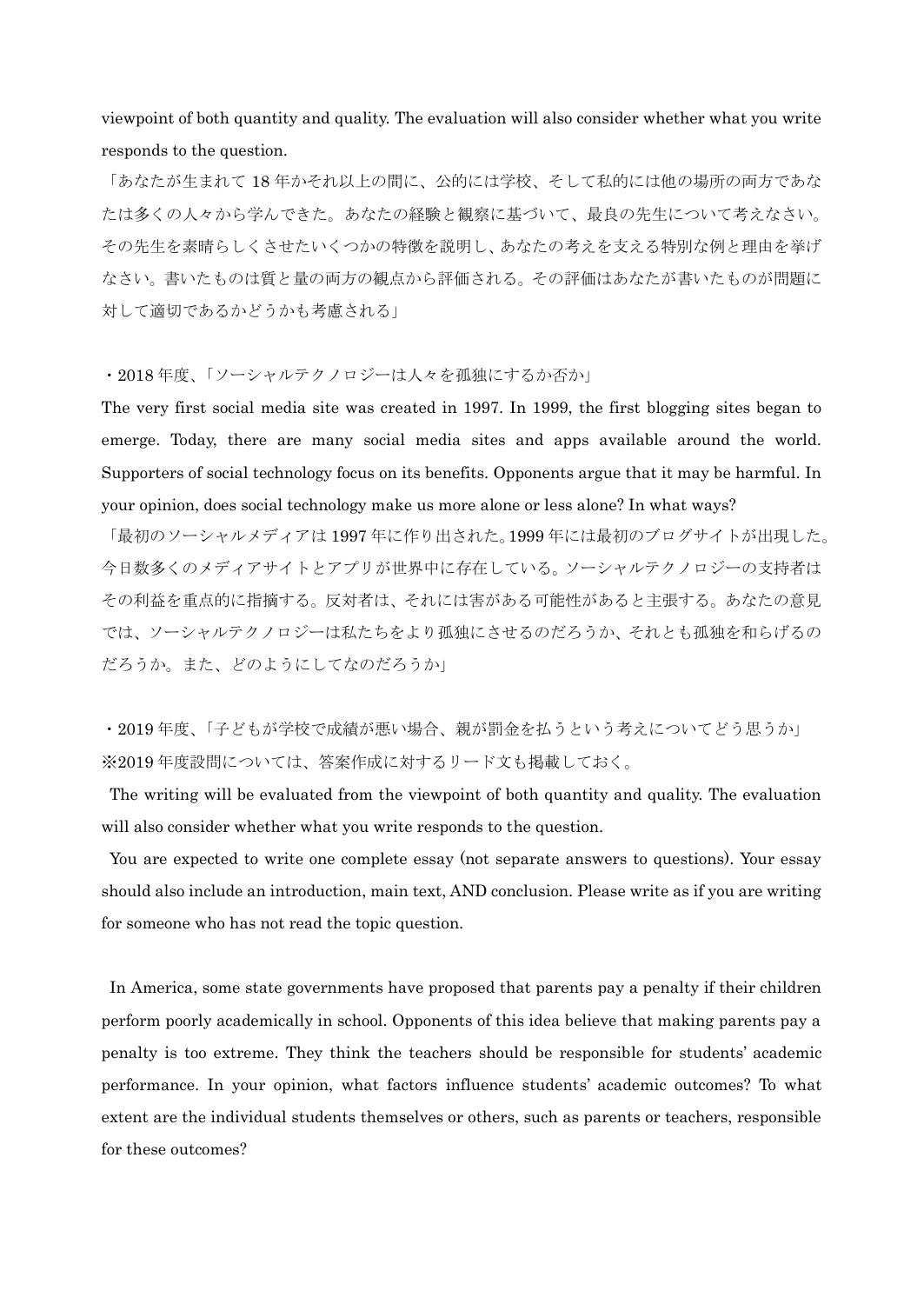#### 順天堂大対策問題

Ⅰ 次の英文を読み、下記の設問に答えなさい。①~⑧は段落番号を表す。

① What do Japan and the Pacific Northwest have in common? Well, there are lots of things, like seacoast and fishing industries. According to a group of Japanese earthquake researchers, they also share the great earthquake of January 26, 1700, and the tremendous damage it caused. Furthermore, these researchers think the quake happened at 9 P.M. on that day, and that it was a magnitude 9 quake, by far the worst earthquake in the area's recorded history. The only problem, of course, is that in 1700 events in the Pacific Northwest were not recorded in the history books. In the 1700s the population of the area was sparse; the indigenous<sup>\*1</sup> people numbered in the thousands, not millions. They lived in small villages along rivers rich in fish and in forests filled with wildlife. Nonetheless, these people experienced a terrible earthquake.

② Recently a story of the 1700 quake came from records and research done in Japan. The story of Japanese geologist\*<sup>2</sup> Kenji Satake, his colleagues, and their work on a 300-year-old earthquake was reported by Glennda Chui, a newspaper correspondent. How Satake and his co-workers came to their conclusions about the big earthquake is rather interesting.

③ Satake is a geophysicist\*<sup>3</sup> from the Geological Survey of Japan. He knew that there were historical accounts of a tidal wave (*tsunami*) that hit Japan two days after the great earthquake. He also knew that it would take two days for a shock wave to travel the distance from the Pacific Northwest to Japan. Satake began sifting through  $*4$  public records. He concluded that the tsunami could only have originated in the Pacific Northwest (Northern California, Oregon, Washington, and the southern part of British Columbia) — an area that geologists call Cascadia. Furthermore, the quake had to have been an extraordinarily large one.

④ Actually, there are lots of pieces of evidence, but not all this evidence was easy to study. Four Native American tribes — The Yurok, the Wiyot, the Chetco, and the Polowa — all have stories of a huge earthquake and tidal wave that struck long ago. Scientists Deborah and Gary Carver have collected stories from the oral history of these native people about the disaster. According to the Carvers, half of the dozen individual stories about the earthquake mention that it happened at night. No other time of day is mentioned in any of the other stories. Gary Carver, who is a paleoseismologist at Humboldt State University, has gone to the places where the native people say the earthquake struck and the tidal wave hit. Paleoseismologists like Carver study ancient earthquakes. He knows that earthquakes cause tidal waves; the larger the magnitude of the earthquake, the greater the tsunami is likely to be. He also knows that tidal waves carry sea plants, trees, even houses which they pick up as they rush to the shore and beyond. Where a tsunami has hit, there are deposits of these kinds of things. In the places that the indigenous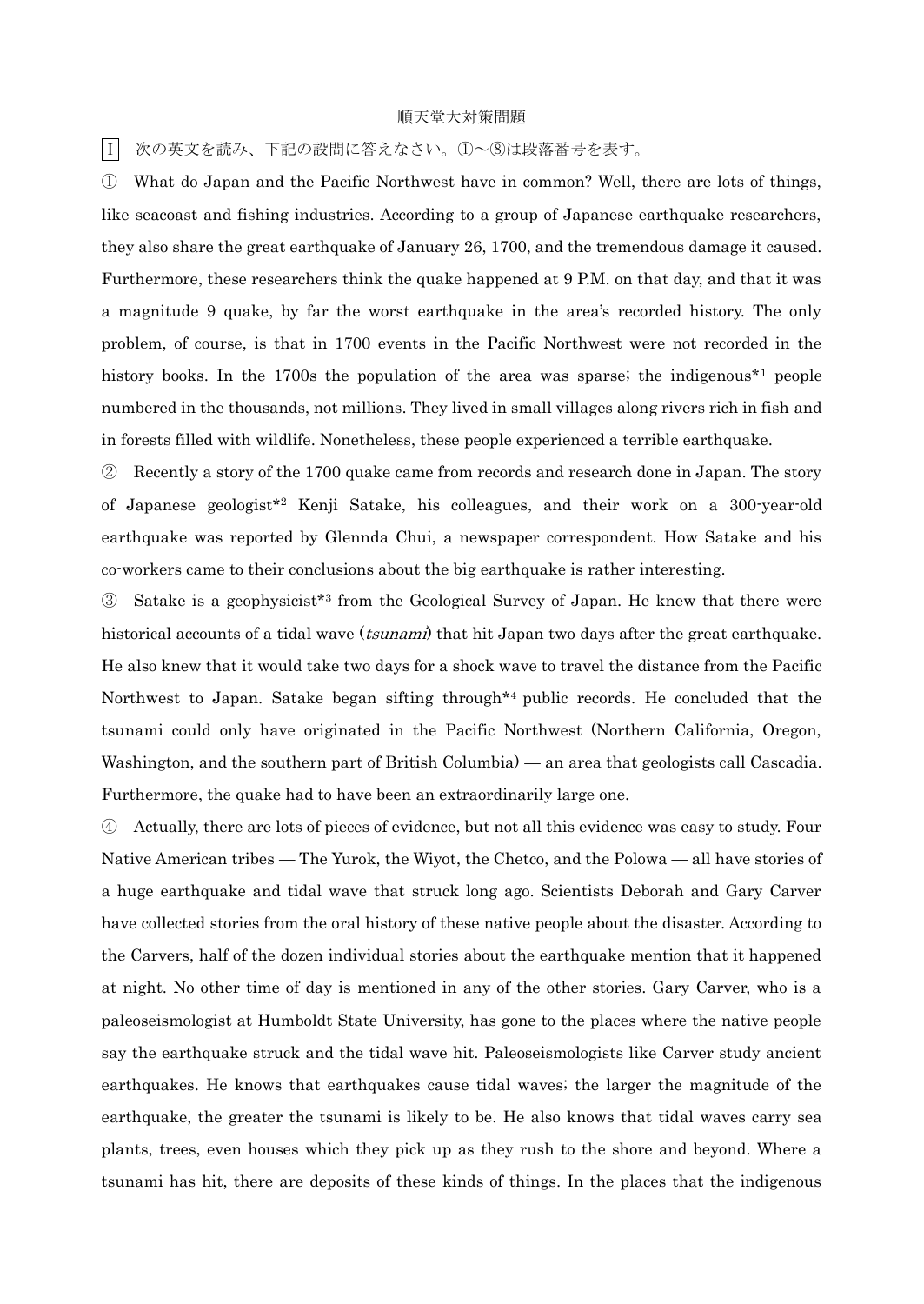people talked about, Carver found evidence of a great tsunami. He found the deposits of a giant tidal wave, one that was 60 feet (or almost 20 meters) high. Most important, these deposits were exactly where the native people said the tidal wave had hit. What he found was scientific evidence of the truth of the oral history reports.

⑤ On the other side of the Pacific, Satake and his colleagues were studying the remains of other trees — trees buried in the sand of the tsunami deposit. Using tree rigs\*<sup>5</sup> , they were able to date these trees to a time near 1700. They studied civil records, too. In the public records of several coastal regions they found reports that a three-meter (9-foot) tidal wave had washed away houses in Miyako, rice fields in Otsuchi, and a storehouse\*<sup>6</sup> in Tanabe. The records show that the tsunami hit the Japanese coast on January 28, 1700.

⑥ Japanese geophysicists used this information to set up a computer model of the tidal wave. Such a model would show the amount of damage in those places. The geophysicists worked backwards. They found the path of the shock wave that caused the tidal wave. They found that it must have come from the Pacific Northwest. They determined that the earthquake must have happened at 9 o'clock at night on the twenty-sixth of January.

⑦ All the details fit: the tribal stories, the evidence, the historical records of the damage on the other side of the ocean. There is no question about it: the region of Cascadia (the Pacific Northwest) is seismically\*<sup>7</sup> active. The magnitude 9 earthquake that hit was sixty times more powerful than the magnitude 7.2 earthquake that devastated\*<sup>8</sup> Kobe, Japan, almost 300 years later. In 1700, there were few people living in the Pacific Northwest. Today, from Victoria, British Columbia, down the coast to northern California, 9 million people live near the ocean — within the danger zone of the fault and a 60-foot tidal wave. If an earthquake like the earthquake of 1700 hits, people on both sides of the ocean will be in mortal\*<sup>9</sup> danger. It is impossible to imagine the loss of life and the property damage that such an earthquake would cause today.

⑧ What fear do the Japanese and the people of the Pacific Northwest have in common today? The answer is obvious: another earthquake like the earthquake of 1700. Paleoseismologists know that earthquakes of that magnitude happen in subduction<sup>\*10</sup> zones about once every 500 years, but earthquakes are not predictable. Every day there are small earthquakes, ones that people don't even feel. But the next "Big One" could happen at any time. The historical account that Satake and his colleagues have pieced together, however, gives people a great deal of information to work with. They can plan to strengthen buildings below a certain level. They will build buildings on higher ground, far from the fault, and limit building along the coast.

〈注〉\* 1 indigenous その土地生まれの \* <sup>2</sup> geologist 地質学者

\* <sup>3</sup> geophysicist 地球物理学者 \* \*4 sift through  $~\sim$ を吟味する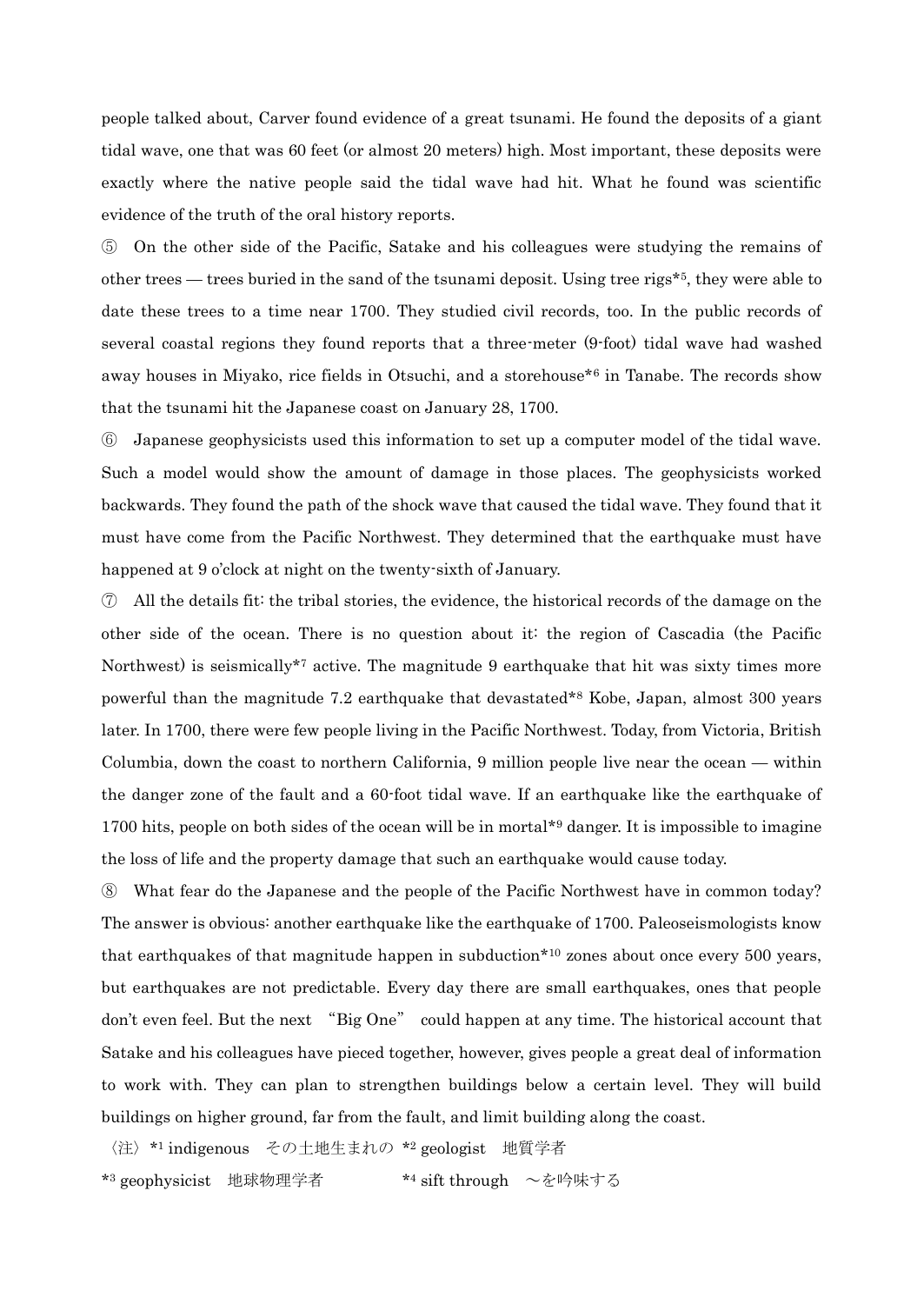\*5 rig 装置,用具 \*6 storehouse 倉庫 \*7 seismically 地震の \* <sup>8</sup> devastate 荒廃させる \* \*9 mortal 死の \* <sup>10</sup> subduction サブダクション(プレートの潜り込み現象)

問 英文の内容に合うように、下記の質問に対する答えとして最も適したものをそれぞれ選択肢の中 から選びなさい。

- (1) Why is the Pacific Northwest earthquake of 1700 so hard to prove?
	- 1. Because there were no researchers living in the area.
	- 2. Because there were no indigenous people living in the area.
	- 3. Because there were very few people living on the seacoast.
- (2) Who works for a geological survey agency?
	- 1. Glennda Chui.
	- 2. Gary Carver.
	- 3. Kenji Satake.
- (3) How long does it take a shock wave to travel from British Columbia to Japan?
	- 1. One day or less.
	- 2. A couple of days.
	- 3. About one week.
- (4) What does the term "Cascadia" refer to?
	- 1. A geographical region.
	- 2. A group of indigenous people.
	- 3. A group of tidal waves.
- (5) Where did an oral history of the 1700 earthquake disaster come from?
	- 1. Some Japanese villages.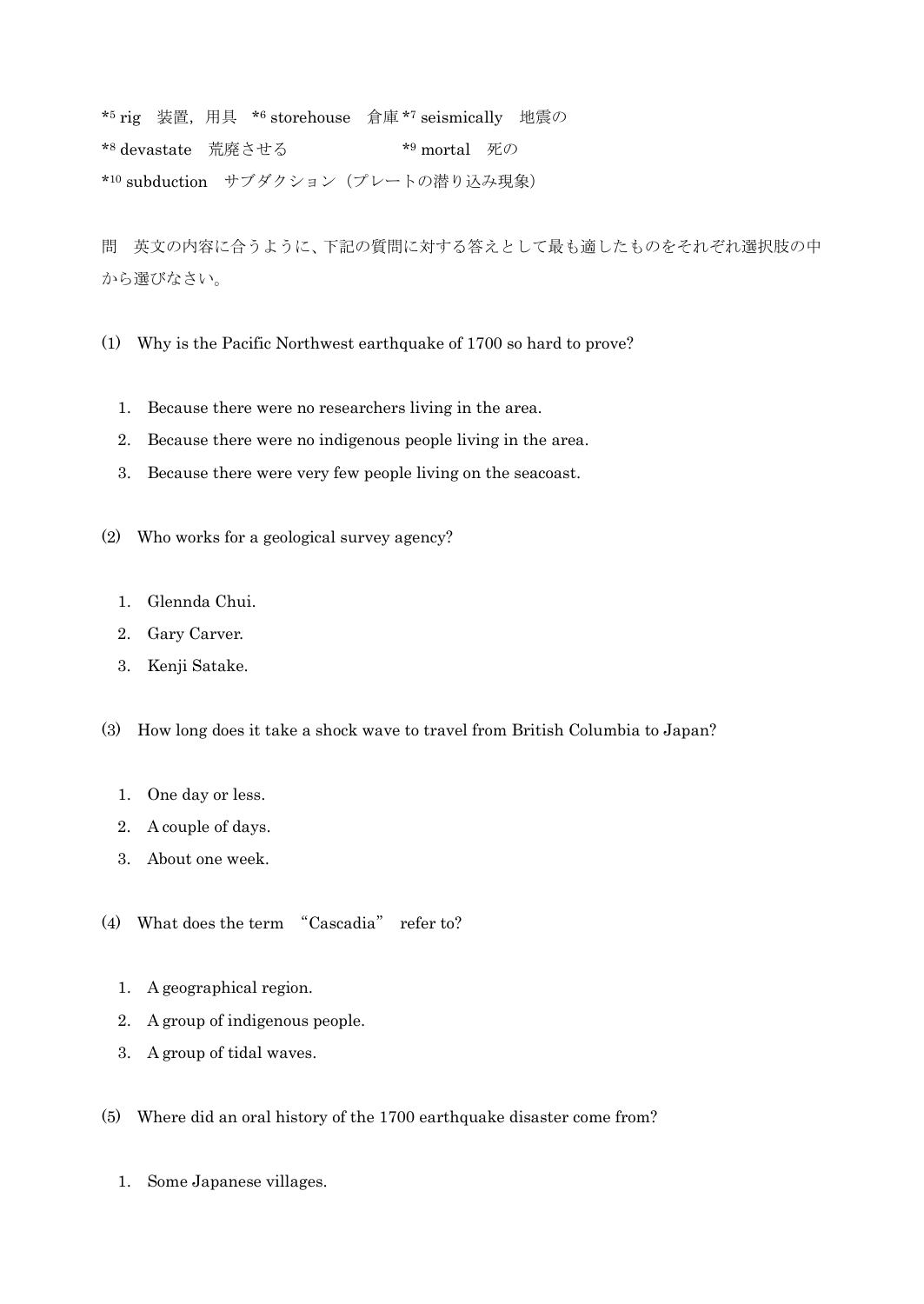- 2. Some American tribes.
- 3. Some Pacific islands.
- (6) What does a paleoseismologist study?
	- 1. Ancient history.
	- 2. Ancient civilizations.
	- 3. Ancient earthquakes.
- (7) What type of evidence was found to prove the 1700 tidal wave?
	- 1. Deposits of sea plants and trees.
	- 2. Deposits of sea fish and birds.
	- 3. Deposits of sand and rocks.
- (8) What did the Japanese geophysicists use to show the time of the 1700 earthquake?
	- 1. Records of Gary Carver at Humboldt University.
	- 2. A computer-generated model of tidal waves.
	- 3. Oral stories from four Native American tribes.
- (9) How powerful was the earthquake that hit the Pacific Northwest?
	- 1. Magnitude 6 in strength.
	- 2. Magnitude 7.2 in strength.
	- 3. Magnitude 9 in strength.
- (10) When do paleoseismologists think the next big earthquake is going to happen?
	- 1. 300 years from now.
	- 2. 500 years from now.
	- 3. Any time from now.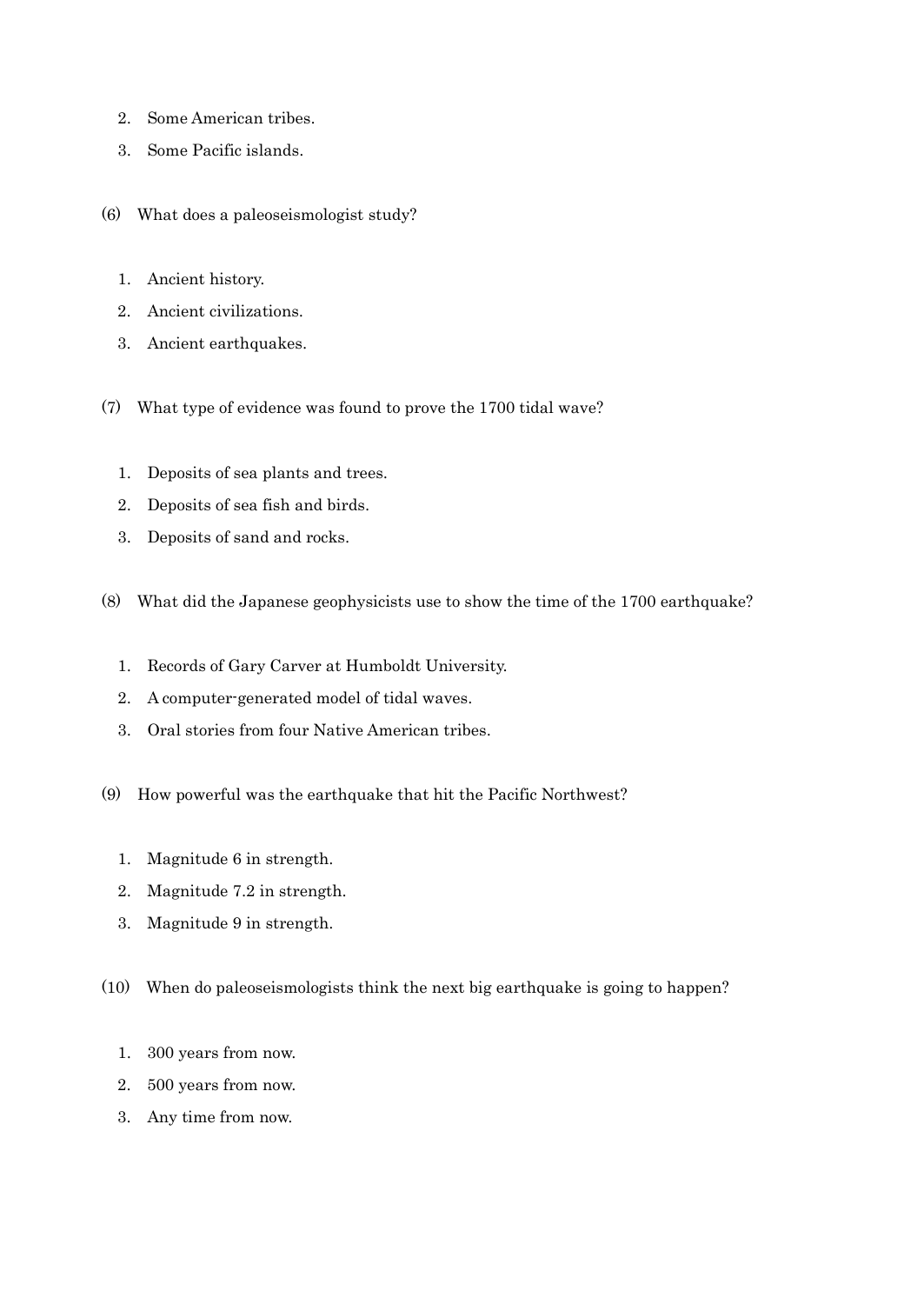Ⅱ 次の英文を読み、下記の設問に答えなさい。①~⑥は段落番号を表す。

① There are many words to describe what our olfactory system senses. Some words describe pleasant smells: scent, aroma, bouquet, fragrance. Other words are used commonly or exclusively for less pleasing sensations; smell, odor, stink. One reason for this rich vocabulary can be found in how early humans lived. Our ancestors had to be very sensitive to the faintest animal smells. As hunters, they wanted to capture their dinner.  $\omega$ As potential prey, they had to be aware of smells in order to avoid dangerous animals.

② Humans can identify an estimated 10,000 different smells. That sounds like a lot, but nature produces over 400,000 unique smell molecules. Thus, it is clear that we are sensing only part of our odor-rich environment. For example, bananas can emit over 200 (7)distinct smells. We humans can't completely distinguish each of these smells, but some insects and animals can.

③ As for artificial smells, people all over the world spend a lot of money on perfume and deodorants. These products can create a pleasant smell or mask a bad one. It may be surprising to learn that it is sometimes useful to introduce a bad smell where none existed before. For example, natural gas has no natural odor. Since this gas is used for heating and cooking, it needs to be made safe for domestic use. A very strong-smelling odorant, methyl mercaptan, is thus added to natural gas. In this way, odorless natural gas is given the smell of rotten cabbage. Since we can sense methyl mercaptan at the very faint (s)concentration of 1.6 parts per billion, we can discover even the smallest leak immediately.

④ From childhood we learn that smell and taste are very closely related. It is surprising how closely related they can be. For example, in one experiment a group of researchers gave (9)blindfolded test subjects a piece of candy and asked them to describe its flavor. Next, the researchers had the subjects try again, this time while holding their nose. During the second round many people could not identify the taste of the candy. On the basis of this experiment, it was concluded that over 80 percent of what we perceive as "taste" actually is due to the sense of smell.

⑤ Smell and psychology are closely linked as well. Aromatherapy can help a person overcome depression. Lavender oil eases tension, and peppermint oil refreshes one's spirits. Hospitals are known to spray chamomile into the air to decrease patient anxiety. Also, our memories are often associated with a smell. Just a whiff of something can bring back a related memory very strongly. ⑥ However, the strong connection that smells have with our perception of the world and our human psychology may lead to exploitation. For example, experiments have shown that workers exposed to the smell of oranges become more creative. The odor used was so faint that most people who were affected didn't consciously recognize it. Although such (10)involuntary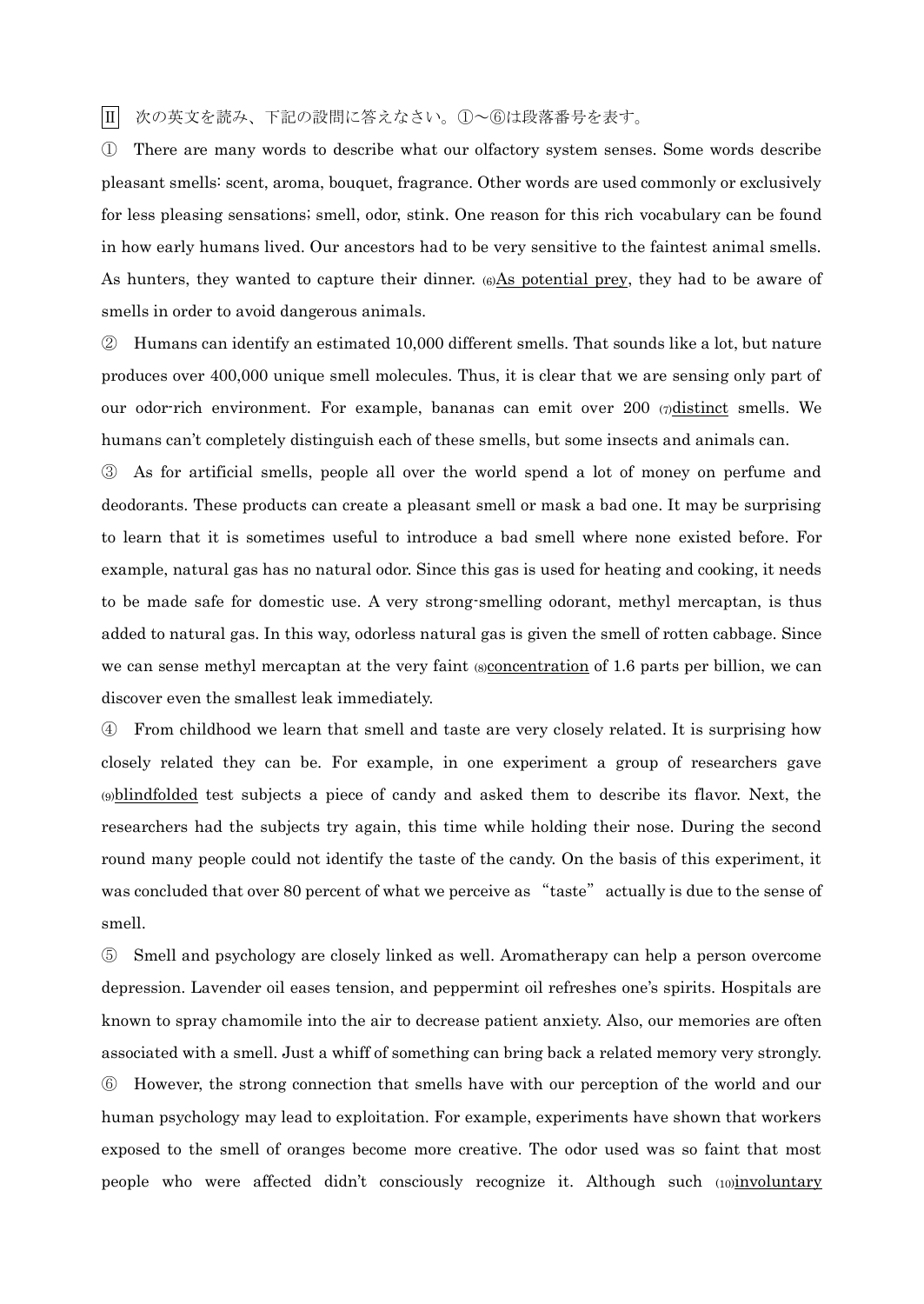aromatherapy is meant to be beneficial, does it smell like trouble to you?

問1 次の(1)~(5)の文に続くものとして、本文の内容と最もよく合致するものを、1.~4.の中からそ れぞれ1 つずつ選び、記号で答えなさい。

(1) Humans can describe various smells partly because

- 1. their ancestors had to be very sensitive to animal smells in order to survive.
- 2. their ancestors had to communicate effectively in order to hunt wild animals.
- 3. they have had to express to others their feelings in words.
- 4. they have learned a large vocabulary since childhood.

(2) As for the number of smells humans can distinguish, it cannot be said that

1. some animals can distinguish more smells than humans can.

- 2. some animals can sense more banana smells than humans can.
- 3. humans are more sensitive than any other animal.
- 4. humans are only partly sensitive to the smells around them.

(3) Natural gas used in the home smells because

- 1. it is produced to create an pleasant atmosphere.
- 2. it has a natural smell.
- 3. odorant is added to it.
- 4. the world spends a lot of money on perfume.

(4) The purpose of the experiment described in the fourth paragraph is to

- 1. find out how closely smell and taste are related.
- 2. find out the relationship between the sense of sight and that of smell.
- 3. find out how many different smells they can identify.
- 4. find out the reason why they can identify the taste of the candy while holding their nose.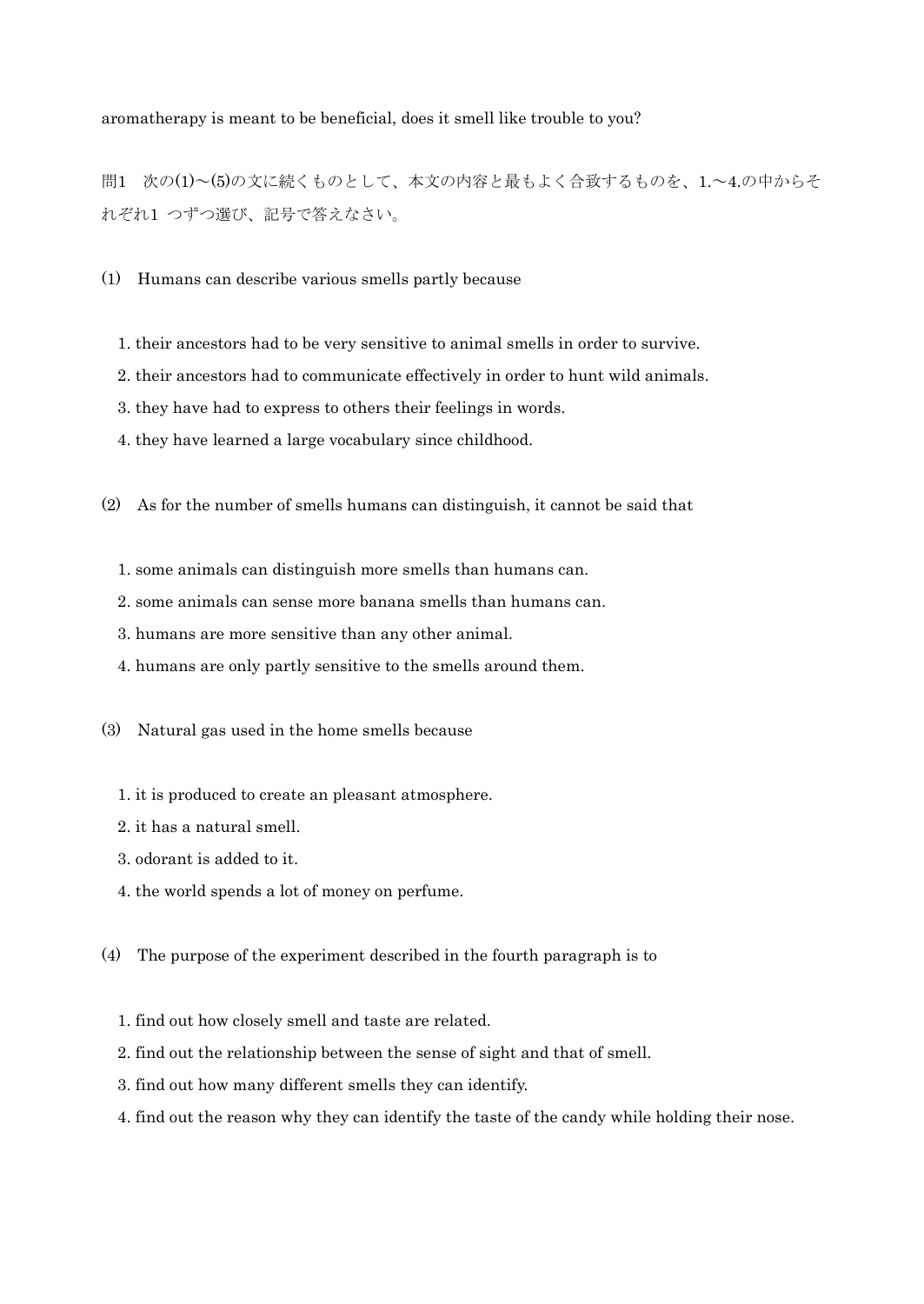(5) According to the fifth paragraph, various smells are used in

- 1. encouraging those who have poor memory.
- 2. experiments in psychology.
- 3. helping people feel better and healthier.
- 4. hospitals where many patients have difficulty with their olfactory sense.

問2 下線部(6)~(10)の意味に最も近いものを、1.~4.の中からそれぞれ1つずつ選び、記号で答えな さい。

- (6) 1. Being future enemies
	- 2. Having been hunters
	- 3. Likely to be killed and eaten
	- 4. Likely to hunt other animals
- $(7)$  1. pleasant
	- 2. recognizably different
	- 3. very tasty
	- 4. well-known
- (8) 1. amount
	- 2. gas
	- 3. number
	- 4. smell
- (9) 1. with the ears covered
	- 2. with the eyes covered
	- 3. with the mouth shut
	- 4. with the nose held
- (10) 1. delicate
	- 2. familiar
	- 3. forced
	- 4. healthy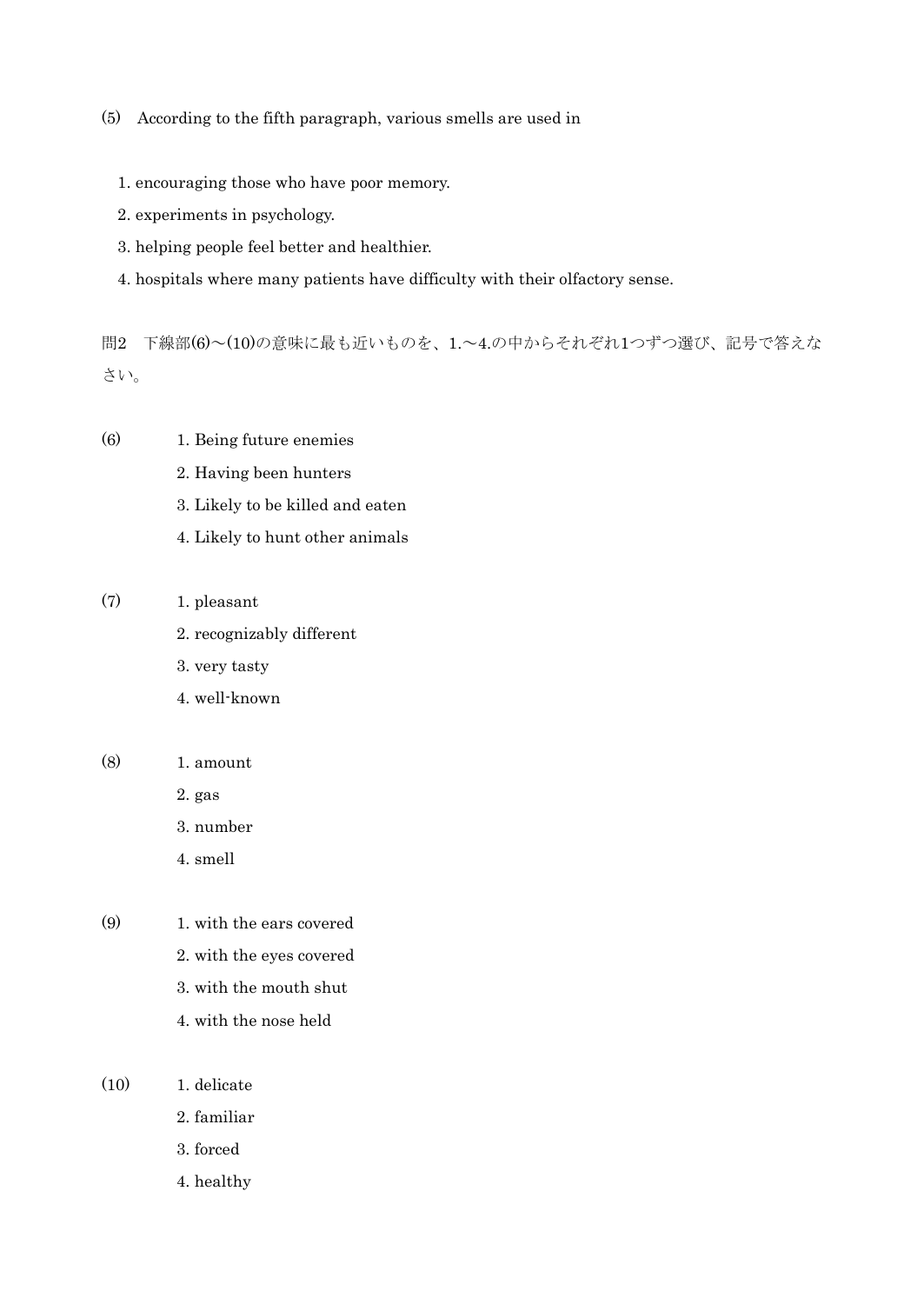Ⅲ 次の英文を読み、下記の設問に答えなさい。①~②は段落番号を表す。

① Touch is the only sense we cannot live without. A child will die without touching and being touched. This was the conclusion of a report in 1920 by Dr. Henry Chapin, a New York pediatrician<sup>\*</sup>, on the death rate among infants in  $(\tau)$  institutions across the United States. These infants received adequate food and shelter; what was  $(A)$  for these babies was caring touch. Chapin concluded that being handled, carried, kissed, and caressed was necessary for life. Experiments continue to support Dr. Chapin's conclusions. Research indicates that in animals and humans  $(B<sub>1</sub>)$ , the behavior of those who receive caring touch is strikingly different from that of those who don't. All animals including humans who received large quantities of caring touch were relaxed, cooperative, had strong immune systems\*\*, possessed an overall better functioning physiology\*\*\*, were friendly, and were better able to handle all forms of stress. The animals who did not receive adequate touch were  $\omega$ timid, apprehensive, and nervous. They were frequently tense, hyper-resistant, impulsive, anxious, irritable, and aggressive. With youth violence rising and social skills declining, one cannot  $\left( \begin{array}{c} C \end{array} \right)$  but wonder about the relationship between the time assigned for caring touch and current educational and parenting practices.

 $\circled{2}$  When I conduct workshops with parents, touch is an  $\circled{p}$  integral aspect of the experience. Often I sense the participants'  $\omega$  discomfort. "I could do this easily with my children. I just find it difficult with another adult," they frequently say. These comments are usually made by women. Many men simply refuse to engage in the activities at all. We have created many  $\alpha$  rationalizations to explain why we are not to touch one another, to the extent that it is becoming much easier to shop and buy presents for one another than to give or receive a hug. Young infants are placed in infant seats to be carried, in car seats to be transported, and in baby buggies to sleep. We are becoming trained to touch babies ( D ) when they demand our attention. With time the commodity most sought by modern parents, a quiet baby who is willing to entertain itself in the infant carrier frees parents to attend to life's other demands, but perhaps at the risk of neglecting one of our most basic human needs.

 \*pediatrician:小児科医 \*\*immune systems:免疫システム \*\*\*physiology:生理機能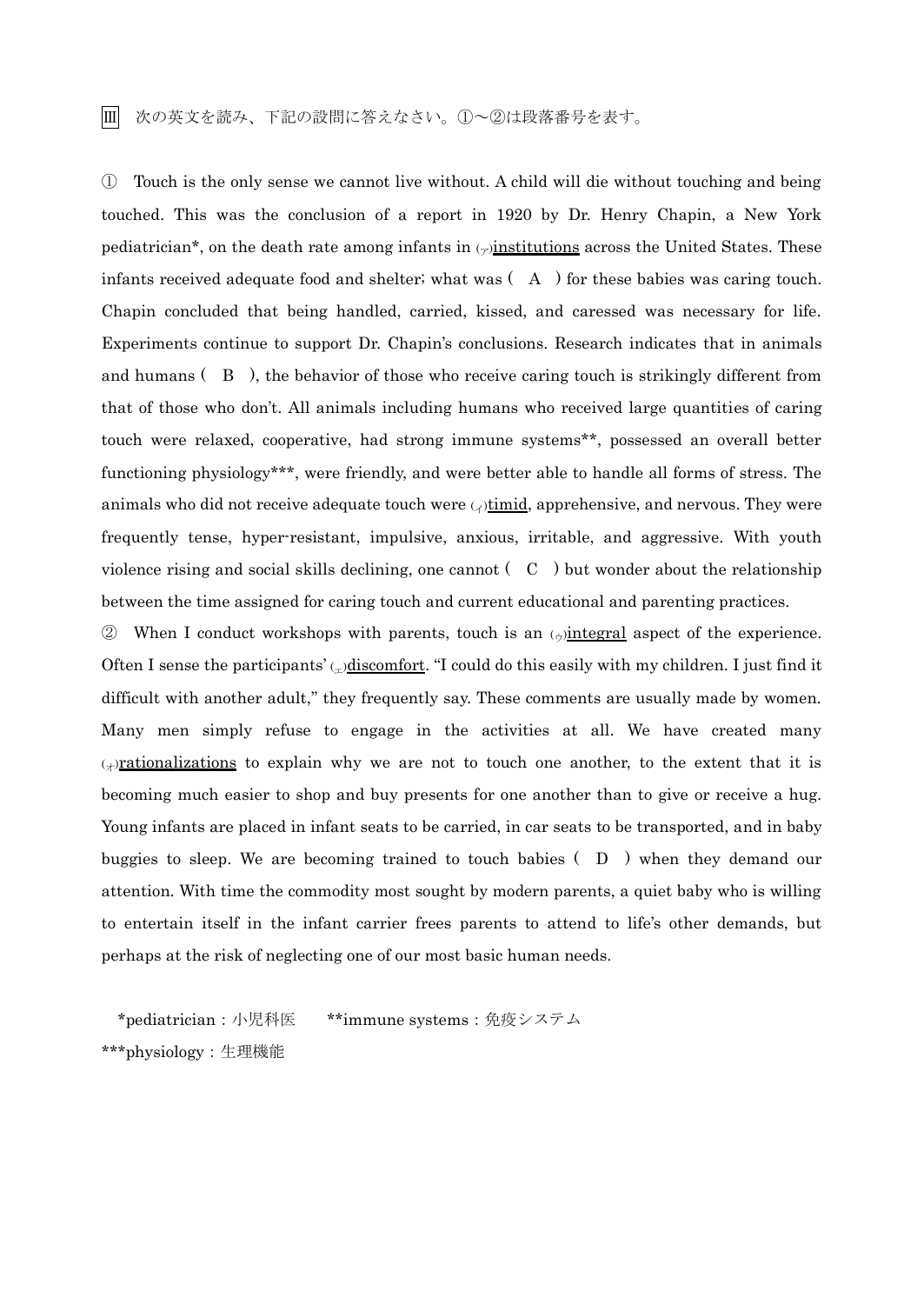問1. 本文中の空所(A~D)に入れるのに最も適当なものを,それぞれ下記の選択肢1.~4.の中から1 つ選び,その記号を選びなさい。

( A )

| 1. missing       | 2. sufficient | 3. clear    | 4. surprising |
|------------------|---------------|-------------|---------------|
| (B)<br>1. both   | 2. alike      | 3. besides  | 4. beyond     |
| ( C )<br>1. wish | 2. expect     | 3. imagine  | 4. help       |
| (D)<br>1. since  | 2. only       | 3. scarcely | 4. formerly   |

問2.本文中の下線部(ア~オ)の文中での意味に最も近いものを,それぞれ下記の選択肢1.~4.の中か ら1つ選び,その記号を選びなさい。

| $(\mathcal{F})$ institutions                  |                               |                                             |  |  |  |  |
|-----------------------------------------------|-------------------------------|---------------------------------------------|--|--|--|--|
| 1. established customs                        |                               | 2. organizations dedicated to culture       |  |  |  |  |
| 3. places for care of the weak                |                               | 4. people firmly associated with a place    |  |  |  |  |
| $(\angle)$ timid                              | 2. fearless                   | 3. determined 4. excessive                  |  |  |  |  |
| $1.$ shy                                      |                               |                                             |  |  |  |  |
| $(\dot{\triangledown})$ integral<br>1. single | 2. entire                     | 3. artificial<br>4. essential               |  |  |  |  |
| $(\pm)$ discomfort<br>1. anxiety              |                               | 2. awareness 3. satisfaction 4. destruction |  |  |  |  |
| $(\pi)$ <u>rationalizations</u>               | 1. spectacles 2. descriptions | 3. responsibilities 4. reasons              |  |  |  |  |
|                                               |                               |                                             |  |  |  |  |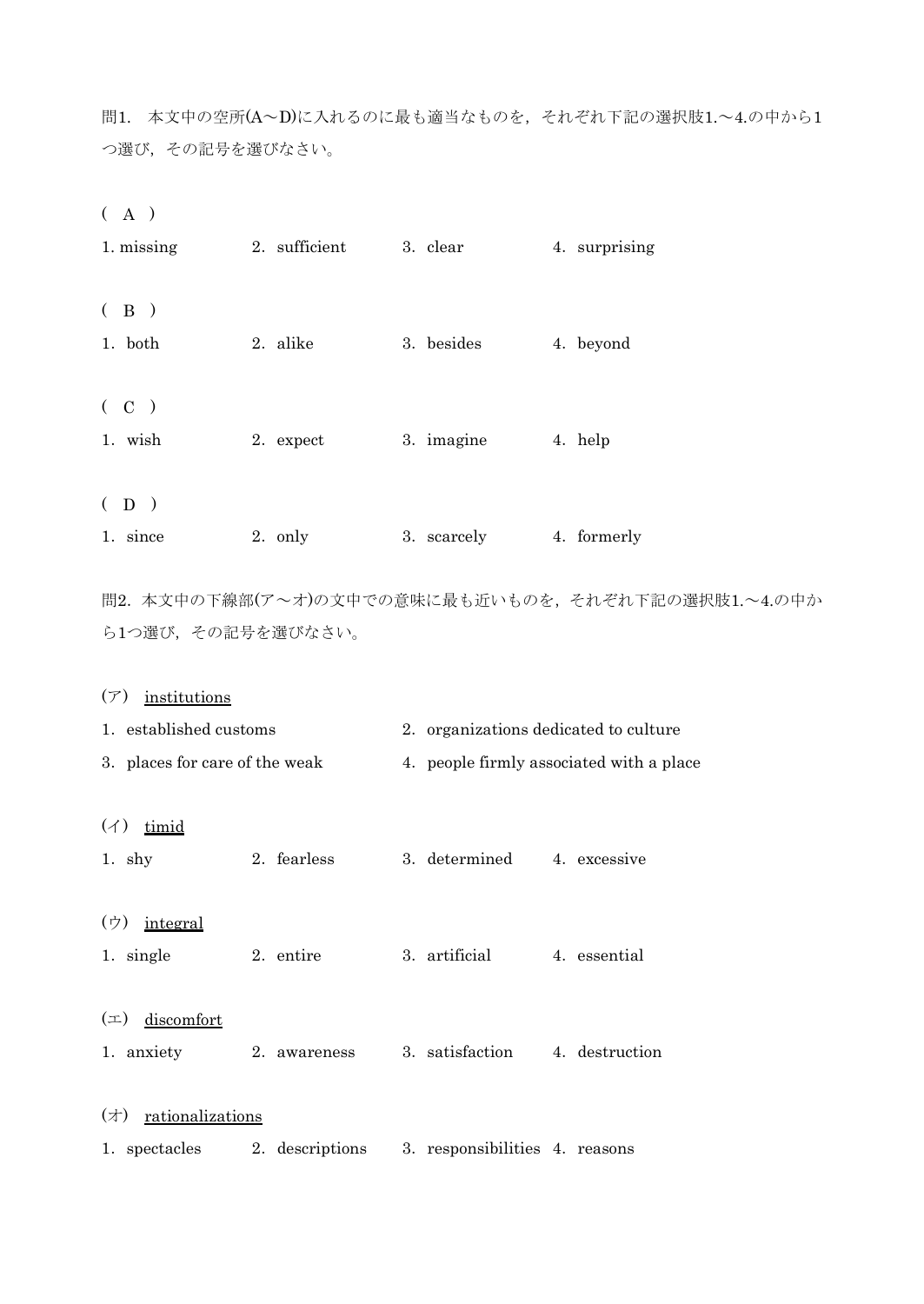# Ⅳ [自由英作文問題]

下記のテーマについて、英語で自分の考えを述べなさい。書体は活字体でも筆記体でもよいが、解答 は所定の範囲内に収めなさい。 (解答欄: 19.8cm × 22行)

In English, write a short essay in which your ideas about whether it is possible to end world hunger are written.

Note: Any writing which is not related to this topic will not receive credit.

<補足>

どのように書けばよいかわからない人は、以下の語を使って、200 words、20 分を目標に書いてみよ う。

Developing countries / Climate / Genetically modified food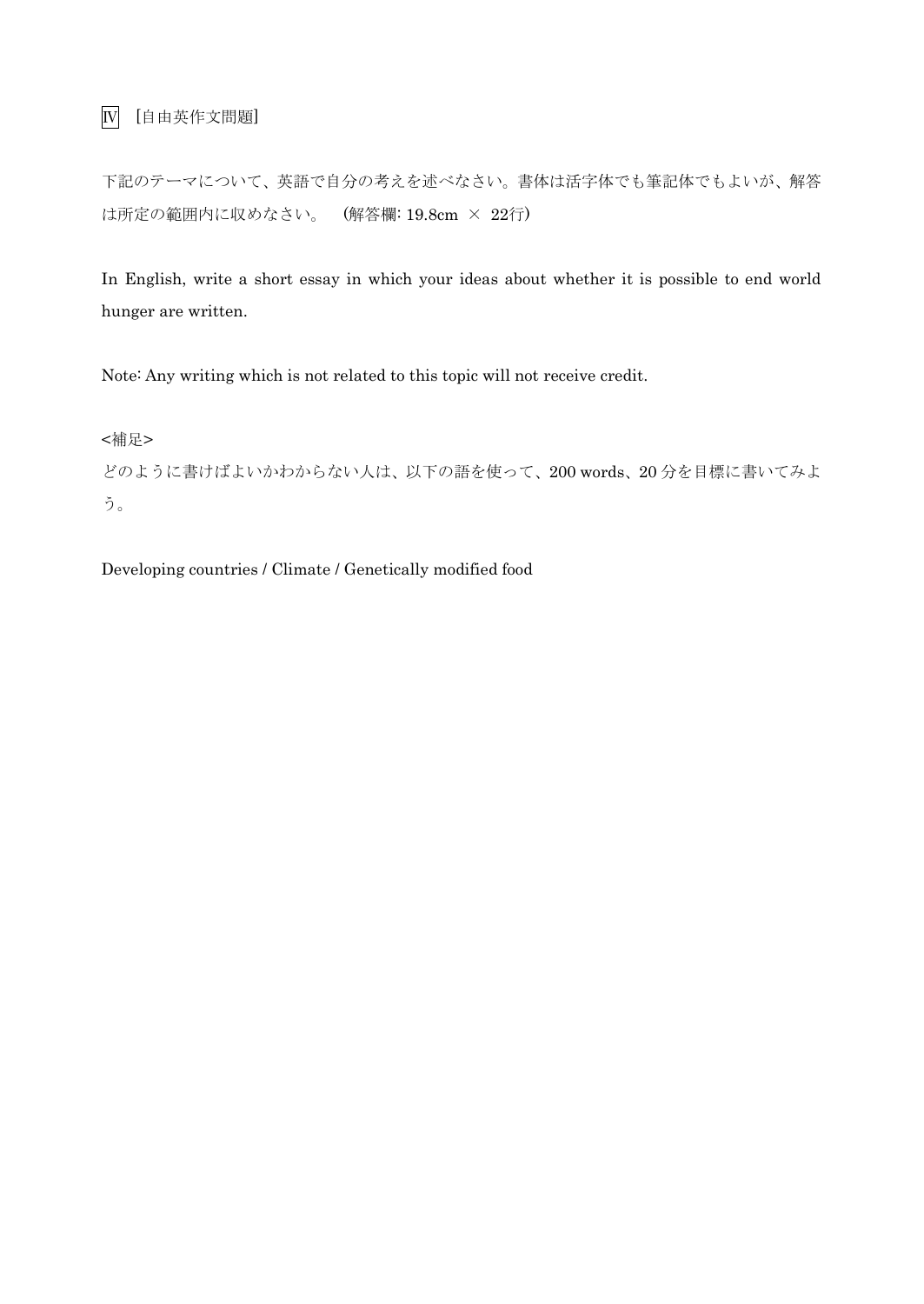|                |                   |              |          |           | レコナロコ          |  |  |
|----------------|-------------------|--------------|----------|-----------|----------------|--|--|
| I              |                   |              |          |           |                |  |  |
|                | $(1)$ 3           | $(2)$ 3      | $(3)$ 2  | $(4)$ 1   | $(5)$ 2        |  |  |
|                | (6)3              | $(7)$ 1      | $(8)$ 2  | $(9)$ 3   | $(10)$ 3       |  |  |
|                |                   |              |          |           |                |  |  |
| $ \mathbb{I} $ |                   |              |          |           |                |  |  |
| 問1.            | $(1)$ 1           | $(2)$ 3      | $(3)$ 3  | $(4)$ 1   | $(5)$ 3        |  |  |
| 問2.            | $(5)$ 3           | $(6)$ 2      | (7)1     | $(8)$ 2   | (10)3          |  |  |
|                |                   |              |          |           |                |  |  |
| Ш              |                   |              |          |           |                |  |  |
| 問1.            | $(A)$ 1           | $(B)$ 2      | $(C)$ 4  | $(D)$ 2   |                |  |  |
| 問2.            | $(\mathcal{F})$ 3 | $(\n\chi)$ 1 | $($ ウ) 4 | $(\pm)$ 1 | $(\nexists)$ 4 |  |  |

## Ⅲ [解答例]

We live in a hungry world. Over 85% of the people in the world live in poverty, and famine is a major issue in a lot of developing countries. I believe that our science and technology can solve the problem.

[解公]

Scientists say that genetically modified crops are the best way to grow food crops for many different climates and situations around the world. In a large number of areas, pests such as insects and mice destroy crops that are meant for human consumption. In other regions, some diseases strike certain food crops and make it impossible to grow enough food. Genetically modified crops that resist these problems are supposed to be the answer.

Of course, we need to think about what effect genetically modified food may have on human health. The DNA of genetically modified crops is changed or combined with totally foreign materials that may not be appropriate for humans to eat. It goes without saying that being more cautious and studying the long-term effects of test animals that eat genetically modified crops would be better.

I'm sure there is no better way to support our increasing population than genetic modification and that science and technology can make it possible to end world hunger.

(205 words)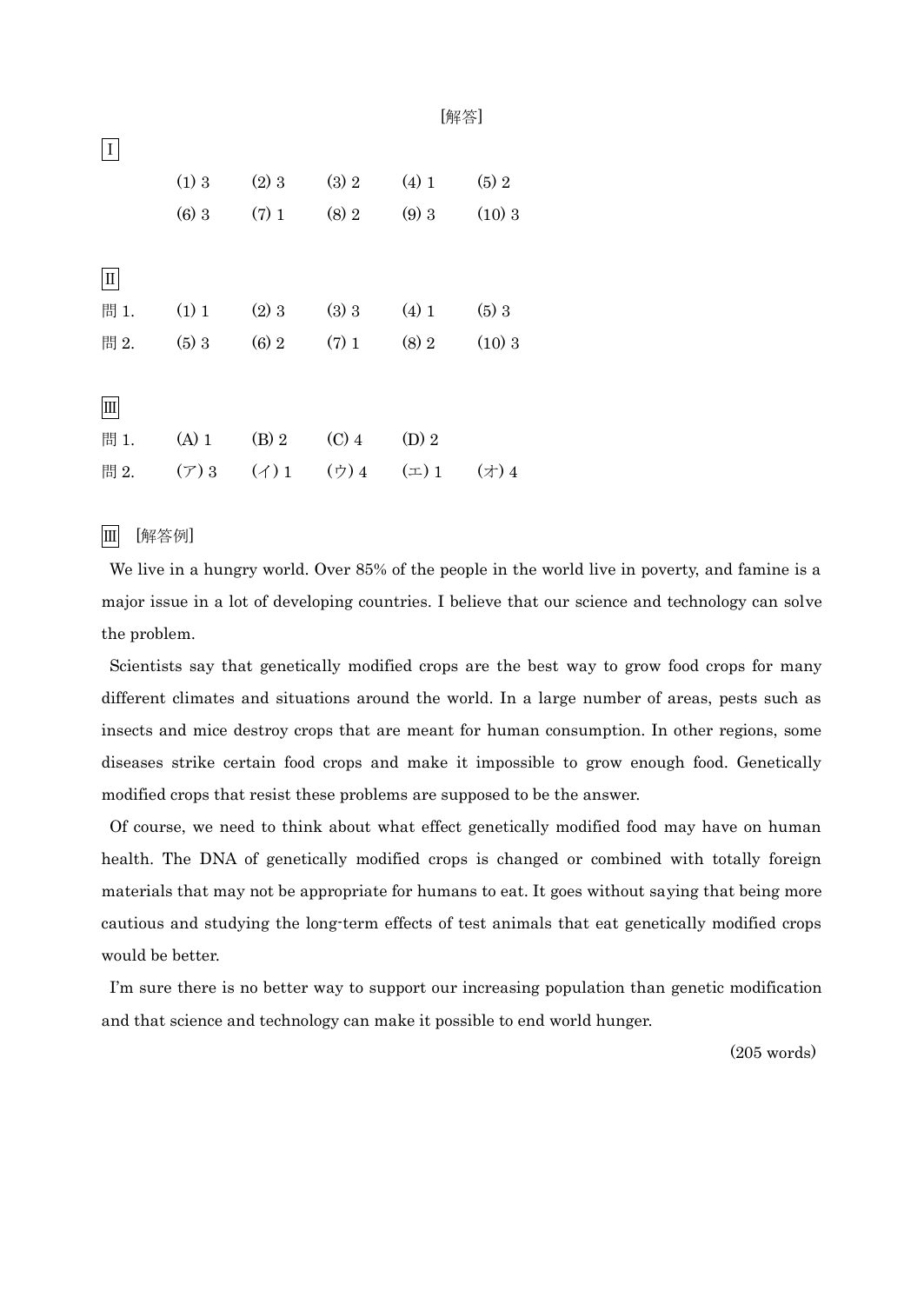[訳]

①日本と(アメリカの)太平洋岸北西部との共通点とは何だろうか。そう、海岸や漁業といった多く のものがある。日本のとある地震研究者グループによると、1700年の1月26日にどちらの地域も大地 震と、さらにそれが引き起こした莫大な損害もともに経験している。さらに、研究者たちの考えでは、 地震はその日の午後9時に発生し、マグニチュード9という、この地域の記録された歴史の中で群を抜 いて最悪の地震であった。言うまでもなく、唯一の問題は1700年には太平洋岸北西部での出来事は歴 史の本には記録されなかったということである。1700年代にはこの地域の人口はまばらであり、先住 民の数は数百万人という規模ではなく、数千人ほどであった。彼らは魚が豊富な川沿いや野生動物で いっぱいの森林にある小さな村に住んでいた。それにも関わらず、この人々は恐ろしい地震を経験し たのだ。

②最近になって日本で行われた記録ならびに研究から1700年の地震に関するある筋書きが生まれた。 日本人地質学者の佐竹健治と彼の同僚たちのその筋書き、そして300年前の地震に関する彼らの研究 についての記事が、新聞記者のグレンダ・チュイによって報告された。佐竹と同僚たちがこの大地震 に関する結論に達した経緯はなかなか興味深いものである。

③佐竹は日本の地質学調査所(地質調査総合センター)に所属する地球物理学者である。彼はこの大地 震の2日後に日本を襲った津波(英:tsunami)に関する歴史的記述があることを知っていた。彼はまた、 太平洋岸北西部から日本までの距離を衝撃波が伝わるのに2日かかることも知っていた。佐竹は公的 な記録について厳密に調べ始めた。彼の結論は、この津波の発生源は太平洋岸北西部(カリフォルニ ア北部、オレゴン、ワシントン、ブリティッシュコロンビア南部)、地質学者たちがカスカディアと 呼ぶ地域以外にありえないというものであった。さらにこの地震は尋常ではないほどに大きなもので あったはずだというのだ。

④実際に多くの断片的な証拠があるが、すべてがたやすく研究できたわけではない。4つのアメリカ 先住民の部族、ユロック族、ワイヨット族、チェトコ族、ポロワ族はすべて大昔に彼らを襲った巨大 な地震と津波についての言い伝えを持つ。科学者のデボラとゲイリー・カーバー夫妻は災害に関する これら先住民の口述での記録から話を集めた。カーバー夫妻によると、それぞれが語った地震に関し ての十数個の個々の話のうち半分が地震は夜に起きたと述べている。それら以外の話には他の時間帯 に関する言及はなされていない。ハンボルト州立大学の古地震学者であるゲイリー・カーバーは、地 震が起こり津波が襲ったと先住民が言うさまざまな場所を訪ねてきた。カーバー夫妻のような古地震 学者は古代の地震を研究している。彼は地震が津波を発生させること、そして地震のマグニチュード が大きくなればなるほど津波も大きくなる可能性が高いことを知っている。また彼は、津波が海岸お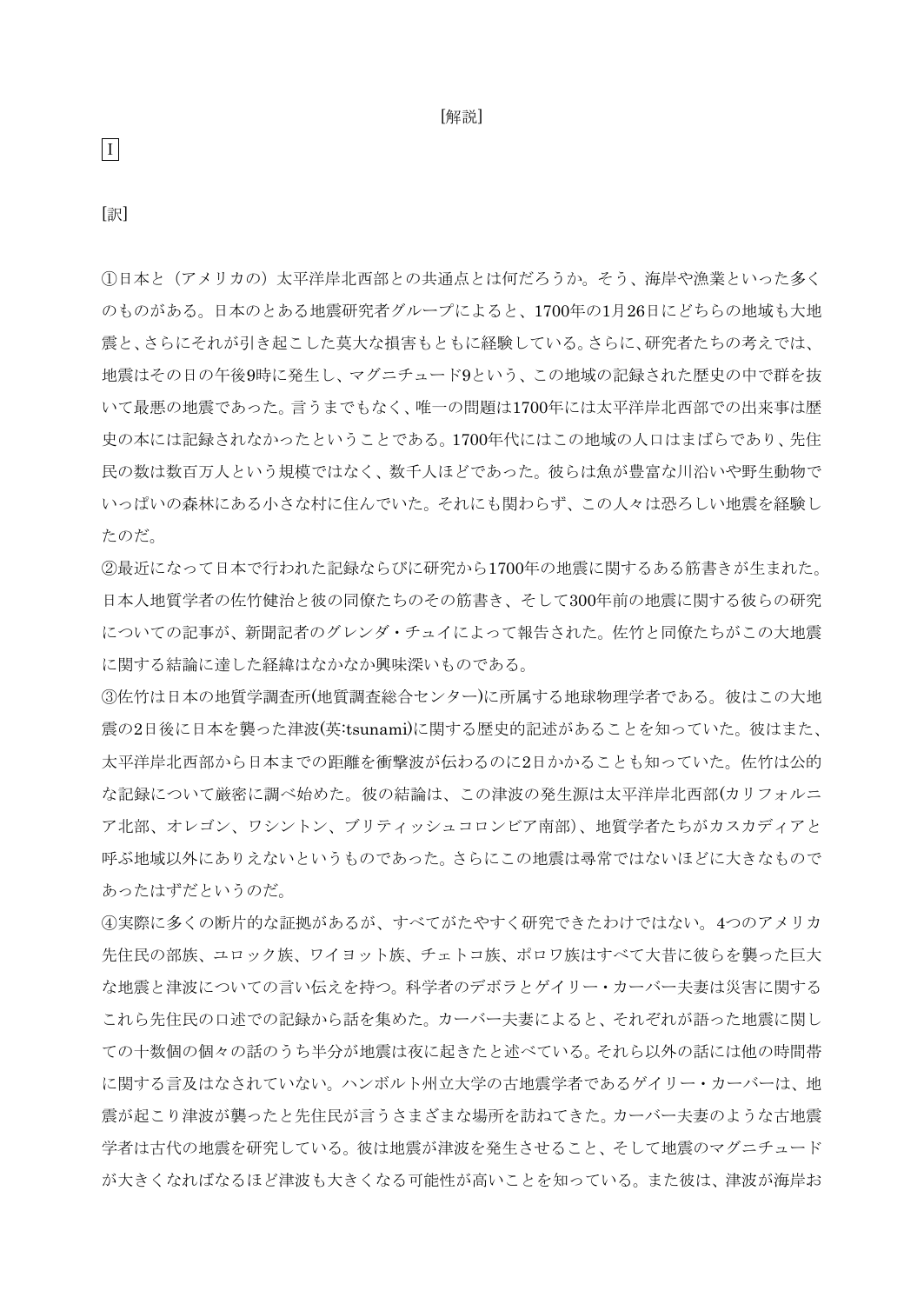よびその先へと押し寄せる際、それがさらってきた海洋植物や樹木や家でさえも運んでくることを知 っている。津波が襲った場所ではこうした種類の物が堆積している。先住民が話をしていた(=地震に ついて言い伝えを語っていたまさにその)場所で、カーバーは大津波の証拠を発見した。高さ60フィ ート(つまり約20メートル)の大津波による堆積物を見つけたのだ。最も重要なのは、これらの堆積物 がまさに先住民が津波の被害を受けたと話していたその場所にあったことだ。彼が発見したものは、 口述での記録による報告が真実であることの科学的証拠だったのである。

⑤太平洋の反対側で佐竹と同僚たちはまた別の木々の残骸、つまり津波による堆積物の砂の中に埋も れた木々の研究をしていた。彼らは木を調べる装置を用いて、これらの木が1700年頃の時代のものだ と突きとめることができた。彼らは民間の記録についても調査を行った。複数の沿岸地域の公的記録 の中に、高さ3メートル(9フィート)の津波が宮古では小さな家々を、大槌では水田を、そして田辺で は倉庫を押し流してしまったという報告を発見した。これらの記録から、津波が1700年の1月28日に 日本の沿岸を襲ったことがわかる。

⑥日本の地球物理学者たちは、この情報を用いて津波のコンピューターモデルを作成した。こうした モデルにより沿岸地域での損害の程度もわかる。地球物理学者たちは遡って研究を行った。彼らは津 波を引き起こした衝撃波の経路を突きとめた。彼らはそれが太平洋岸北西部で発生したに違いないと いうことを突き止めたのだ。彼らはこの地震が1月26日の夜9時に発生したに違いないと結論を下した。 ⑦あらゆる細部が合致している。先住民部族の言い伝え、その証拠、海の反対側での損害の歴史的な 記録が合致しているのだ。疑問の余地はない。カスカディア(太平洋岸北西部)の地域は、地震活動が 活発な地域なのだ。発生したマグニチュード9の地震はそれから約300年後に日本の神戸を荒廃させた マグニチュード7.2の地震よりも60倍強力なものだった。1700年には太平洋岸北西部に住んでいた 人々はごくわずかであった。現在ではブリティッシュコロンビア州のビクトリアから海岸沿いにカリ フォルニア北部までの一帯で、900万もの人々が海の近く、すなわち断層と高さ60フィートの津波の 被害を受ける危険な地帯内に住んでいる。もし1700年の時と同じような地震が発生したら、太平洋の 両岸の人々が死の危険にさらされるだろう。今日そのような地震が引き起こすであろう人命の損失や 物的損害については想像もつかない。

⑧今日、日本人と太平洋岸北西部の人々が共通して抱いているのはどんな懸念だろうか。答えは明白 である。つまり、1700年のような地震の再来だ。古地震学者たちにはこのマグニチュードの地震は約 500年ごとにプレートの潜り込み現象が見られる地域で起こるということがわかっているが、地震は 予知することができない。毎日小さな地震、人が感じすらしないような地震が複数発生している。し かし次の「大地震」はいつでも起こる可能性がある。だが、佐竹と同僚たちがつなぎ合わせた歴史的 な説明は役立つ情報を人々に大量に与えてくれる。ある一定の高さより低い建物の強化を計画するこ とができる。また今後はより高い、断層から離れた場所に建物を建て、海岸沿いでの建造を制限する こととなるだろう。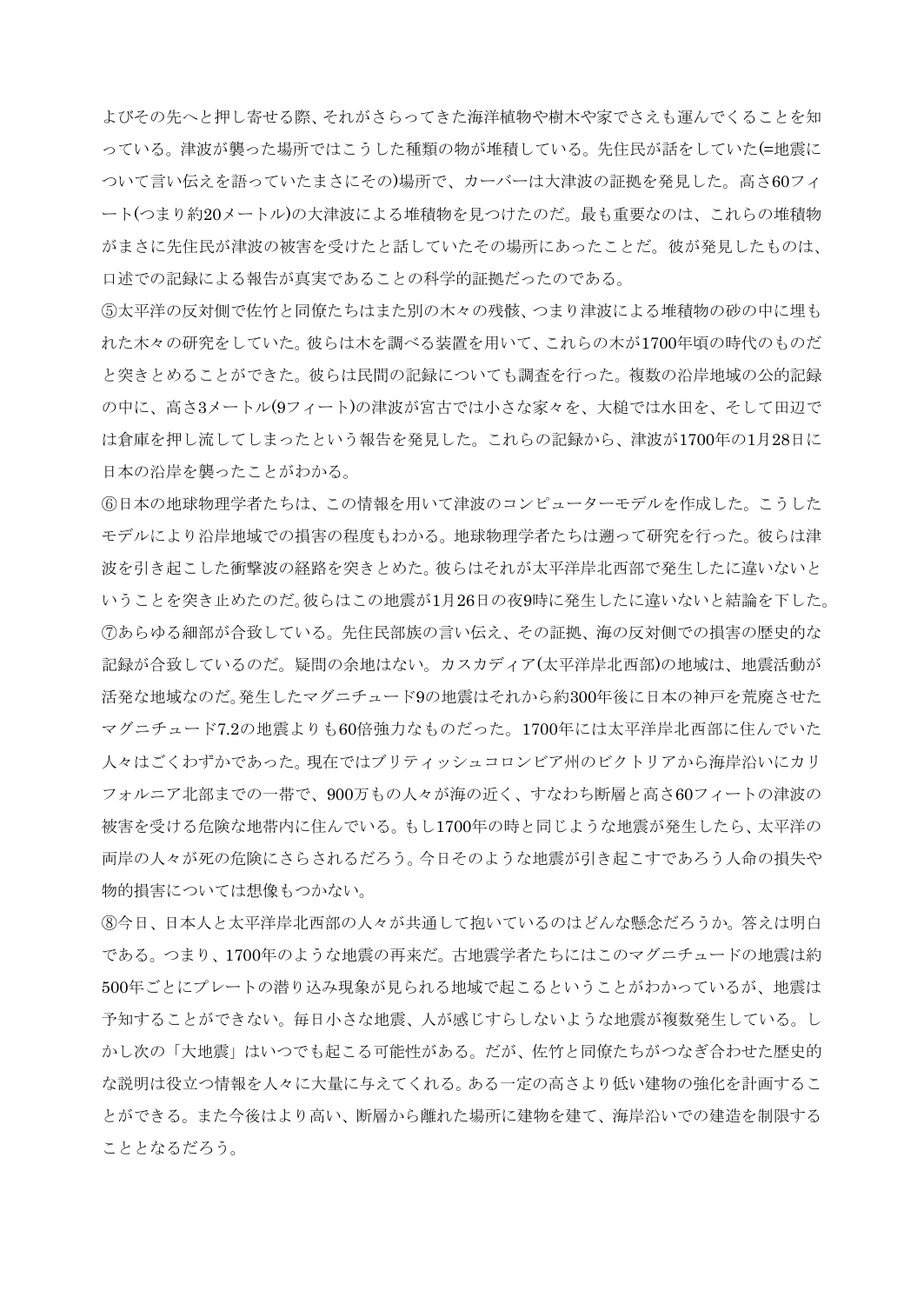[解説]

(1)「1700 年前の太平洋岸北西部での地震がこれほど証明困難であるのはなぜか」

1. 「その地域に住んでいる研究者が全くいなかったから」

2. 「その地域に住んでいる先住民が全くいなかったから」

3. 「その海岸地域に住んでいる人々がごくわずかだったから」

第 1 段落の第 5 文と第 6 文で、この大地震に関して、当時の出来事の歴史的記録が残っておらず、ま たこの地域の人口が非常に少なかったことが書かれている。よって、3 が正解。

(2)「地質調査機関で働いている人物は誰か」

- 1. 「グレンダ・チュイ」
- 2. 「ゲイリー・カーバー」
- 3. 「佐竹健治」

第 3 段落の第 1 文に、Satake is a geophysict from the Geological Survey of Japan.とあるので、3 が正解。1 のグレンダ・チュイは新聞記者(第 2 段落)、2 のゲイリー・カーバーはハンボルト州立大 学の古地震学者(第 4 段落)である。

- (3)「衝撃波がブリティッシュコロンビアから日本まで伝わるのに、どれだけ時間がかかるか」
- 1. 「1 日かそれ以下」
- 2. 「2、3 日」
- 3. 「約 1 週間」

衝撃波(shock wave)の伝播速度に関する記述があるのは第 3 段落の第 3 文であり、「太平洋岸北西部 から日本までの距離を衝撃波が伝わるのに 2 日かかる」と書かれている。 よって、2 が正解。

(4)「『カスカディア』という語は何を指すか」

- 1. 「地理的地域」
- 2. 「先住民の集団」
- 3. 「一群の津波」

第 3 段落の第 5 文で、太平洋岸北西部の地域のことを an area that geologists call Cascadia と述べ ているので、1 が正解。なお、ダッシュに導かれたこの箇所は、the Pacific Northwest と文法的に同 格である。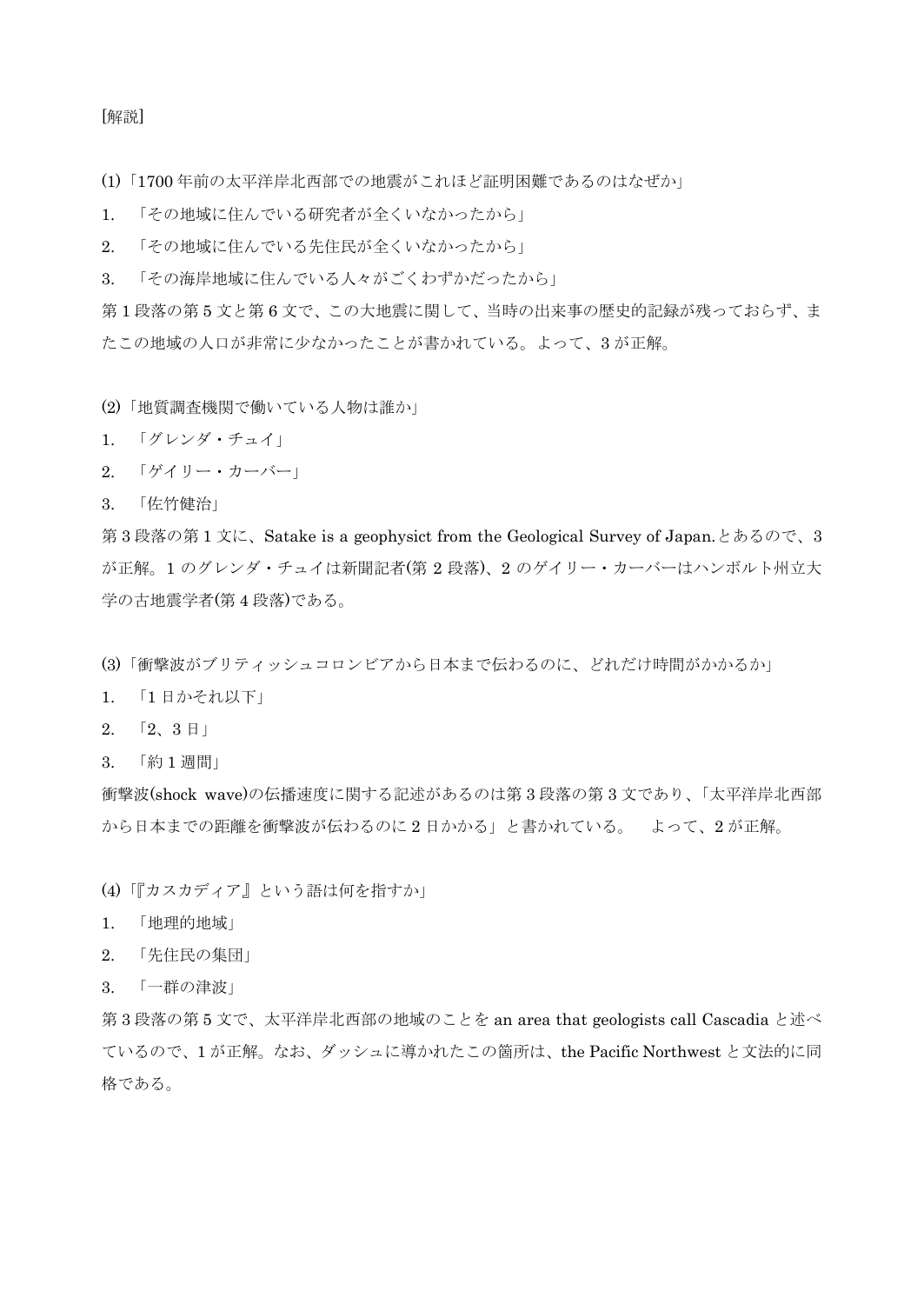(5)「1700 年の地震による災害の口述記録はどこからきたものか」

- 1. 「いくつかの日本の村」
- 2. 「いくつかのアメリカの部族」
- 3. 「いくつかの太平洋の島」

第 4 段落の第 2 文と第 3 文で、4 つのアメリカ先住民の部族に地震と津波に関する話が伝わっている こと、カーバー夫妻がそうした彼らの口述記録を集めたことが書かれている。よって、2 が正解。な お、1 の日本での記録は、第 3・5 段落より、文字による記録でることがわかるので不適切。

(6)「古地震学者とは何を研究するのか」

- 1. 「古代の歴史」
- 2. 「古代の文明」
- 3. 「古代の地震」

第 4 段落第 7 文に、paleoseismologists は ancient earthquake を研究すると書かれているので、3 が正解。なお、paleo-とは「古い、古代の」を意味し、seismology は「地震学」を意味する。

(7)「1700 年の津波を証明するどのような種類の証拠が見つかったか」

- 1. 「海洋植物と木の堆積物」
- 2. 「海水魚と鳥の堆積物」

3 「砂と岩の堆積物」

第 4 段落の第 9 文から、段落の終わりまでに、津波が運ぶ海洋植物や木、家などが堆積することと、 津波が襲ったと先住民が話をする場所でそうした堆積物が見つかったことが書かれている。よって、 1 が正解。

(8)「1700 年の地震が起こった時間を証明するために、日本人の地球物理学者たちは何を用いたか」

- 1. 「ハンボルト大学のゲイリー・カーバーの記録」
- 2. 「コンピューターで作成した津波のモデル」
- 3. 「アメリカ先住民の 4 つの部族の口述による物語」

第 5 段落と第 6 段落に関する設問。第 5 段落で佐竹らが木の残骸や古い文書から津波の年月日と被害 などを確認したこと、そして、第 6 段落でその情報をもとに津波のコンピューターモデルを作成した ことが書かれ、同段落最終文でこのモデルにより地震の日付と時刻を割り出したことも書かれている。 よって、2 が正解。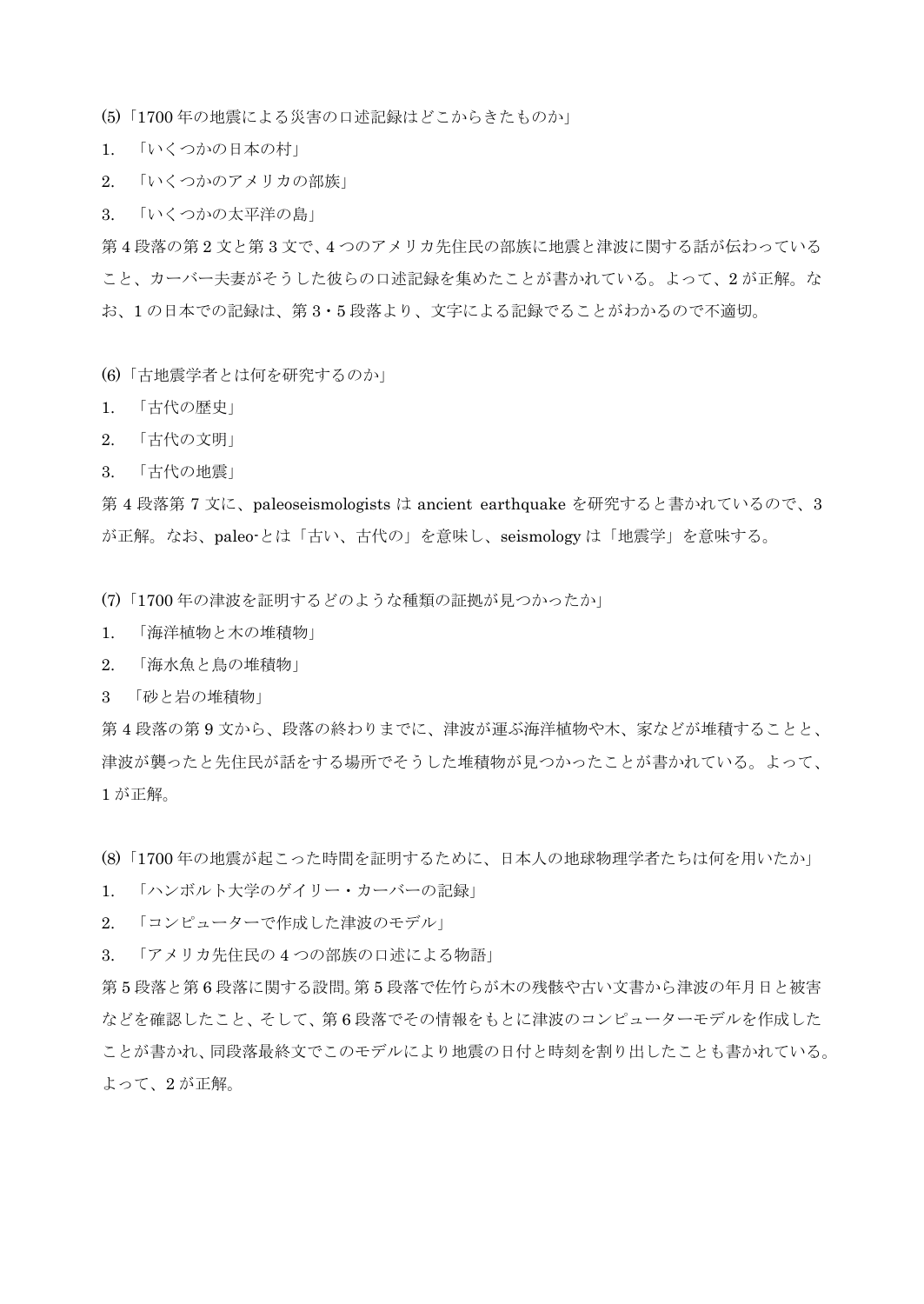(9)「太平洋岸北西部を襲った地震はどれくらいの強さだったか」

- 1. 「マグニチュード 6 の強さ」
- 2. 「マグニチュード 7.2 の強さ」
- 3 「マグニチュード 9 の強さ」

第 1 段落第 4 文ですでに地震がマグニチュード 9 であったことに触れているが、文章を読み進めてい くと、第 7 段落第 3 文からもマグニチュードは 9 であったことがわかる。よって、3 が正解。

- (10)「古地震学者たちは、次の大地震はいつ起こるだろうと考えているか」
- 1. 「今から 300 年後」
- 2. 「今から 500 年後」
- 3. 「今後いつでも」

第 8 段落の第 3 文に、古地震学者は巨大地震が 500 年周期であることを承知していると書かれてい るが、その文の後半に「地震は予知することができない」とあり、さらに第 5 文で次の大地震(Big One) はいつでも起こり得る( could happen at any time )と説明されている。よって、3 が正解。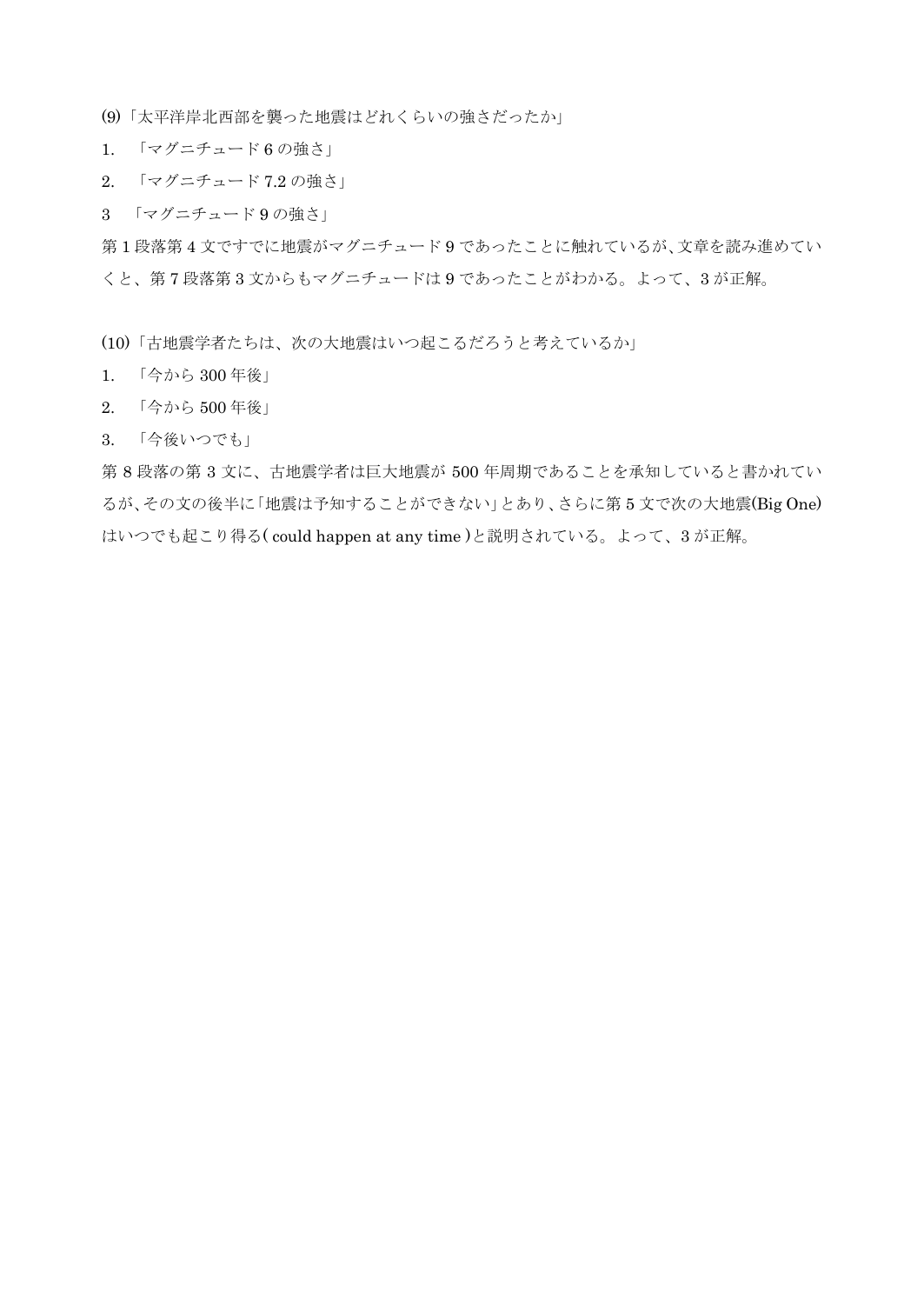①私たちの嗅覚系が感知するものを描写する多くの語がある。心地よい香りを描写する語、scent, aroma, bouquet, fragrance などもあれば、一般的にあるいはもっぱら心地よくない感覚を表すのに 用いられる語、smell, odor, stink などもある。このように豊富な語彙がある理由の 1 つは、初期の 人類がどのように暮らしたかに見出すことができる。私たちの先祖はきわめてかすかな動物のにおい にも非常に敏感でなければならなかった。狩りをする者として、彼らは食べ物を捕えたかった。潜在 的な獲物[獲物になりうる存在]としては、危険な動物を避けるために、彼らはにおいに気付かなけれ ばならなかったのだ。

②人間はおよそ 1 万のさまざまなにおいをかぎ分けることができる。それはたくさんに聞こえるが、 自然は 40 万を超える固有のにおいの分子を生み出している。したがって、私たちがにおいに満ちた 環境のごく一部しか感じ取っていないのは明らかである。たとえば、バナナは 200 の異なるにおいを 出す。私たち人間は、これらのにおいを 1 つ 1 つ完全に識別できるわけではないが、識別できる昆虫 や動物もいる。

③人工のにおいについて言えば、世界中の人々がたくさんのお金を香水や防臭剤に使っている。これ らの製品は心地よいにおいを生み出したり、嫌なにおいを隠したりすることができる。何のにおいも なかったところに嫌なにおいを持ち込むと役に立つことがあると知ると驚くかもしれない。たとえば、 天然ガスにはもともとにおいがない。このガスは暖房や料理に利用されるので、家庭で使用するため に安全にする必要がある。したがって非常に強いにおいを発する臭気剤であるメチルメルカプタンが、 天然ガスに加えられるのである。このようにして、無臭の天然ガスには、腐ったキャベツのにおいが つけられる。私たちは 10 億分の 1.6 という非常にかすかな濃度のメチルメルカプタンをかぎ分ける ことができるので、ほんのわずかのガスもれであっても直ちに見つけることができるのである。

④子どもの頃から私たちは、においと味覚はとても密接に関係していることを知っている。いかに密 接に関係するかは、驚くほどである。たとえば、ある実験で研究者のグループは、目隠しをした被験 者にキャンディーを 1 つ与え、その味を表現するように頼んだ。次に研究者たちはその被験者に、今 度は鼻をつまんで、同じことをしてもらった。2 回目の実験では、多くの被験者はキャンディーの味 覚を特定できなかった。この実験に基づいて、私たちが「味覚」として知覚するものの 80 パーセン ト以上は、実際は嗅覚によるものであると結論づけられた。

⑤においと心理にも密接な関連がある。アロマテラピーは憂うつ状態を克服するのに役立つ。ラベン ダーの精油は緊張をほぐし、ペパーミントの精油は気分をさわやかにする。病院では患者の不安を和 らげるために、カモミールを空中に散布することが知られている。また、私たちの記憶もにおいと関 連していることが多い。何かをひとかぎするだけで、関連する記憶が非常に強くよみがえることがあ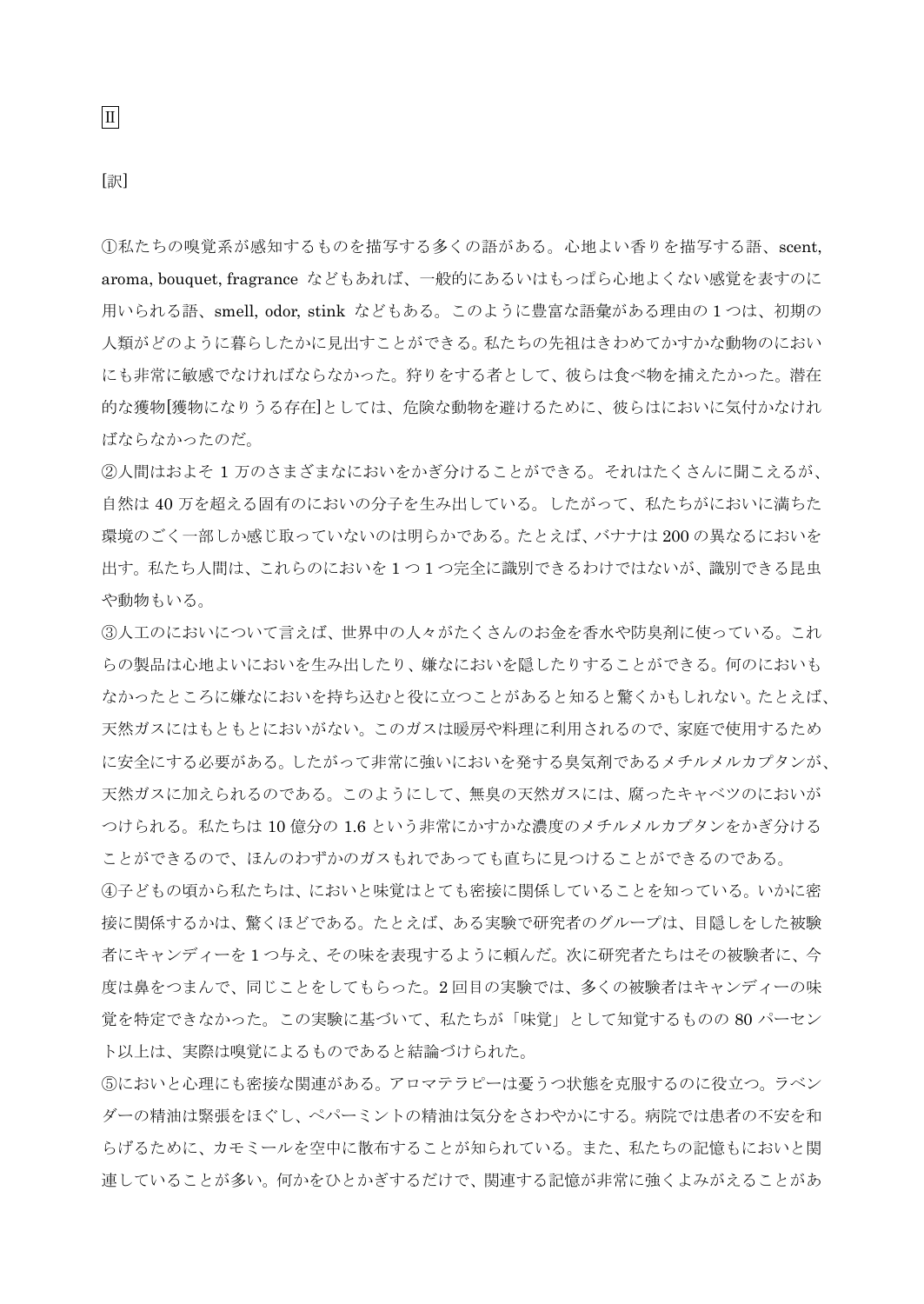る。

⑥しかし、においと、周囲をとりまくものに対する人間の知覚や人間の心理との強い結び付きは、搾 取につながるかもしれない。たとえば、実験によって、オレンジのにおいにさらされた労働者は創造 力が高まるということが明らかになっている。用いられたにおいはとても弱く、影響を受けたほとん どの人たちはそれを自覚しなかった。そうした強制されたアロマテラピーは利益をもたらすためのも のだが、あなたには迷惑のにおいがするのでは?

[解説]

問 1.

(1)「人間がさまざまなにおいを描写することができるのは、1 つには~からである」

1. 「生き残るために、先祖は動物のにおいに非常に敏感でなければならなかった」

2. 「野生の動物を狩るために、先祖は効率よくコミュニケーションをとらなければならなかった」

3. 「自分の感情を他者に言葉で表現しなければならなかった」

4. 「子供のころから語彙を豊富に覚えてきた」

第 1 段第 4 文に One reason for this rich vocabulary とあるので、これ以降に必要な情報があるとわ かる。続く第 5~7 文で「初期の人類が動物のにおいに敏感でなければならなかったこと」の説明が あり、「食べ物を捕まえたかった」や「危険な動物を避けるために」という記述がある。よって、1. が正解。

(2)「人間が識別できるにおいの数について言えば、~と言うことはできない」

1. 「人間より多くのにおいを識別できる動物もいる」

2. 「人間より多くのバナナのにおいを感じる動物もいる」

3. 「人間は他の動物よりも敏感である」

4. 「人間は自分の周囲のにおいのほんの一部にしか敏感ではない」

the number of smells humans can distinguish「人間が嗅ぎ分けられるにおいの数」についての情報 を探す。第 2 段第 4 文に、「バナナが出すにおい」が例として挙げられており、第 5 文で「人間は完 全に識別できるわけではないが、識別できる昆虫や動物もいる」とあるので、3.が正解。設問は「~ と言うことはできない」なので注意。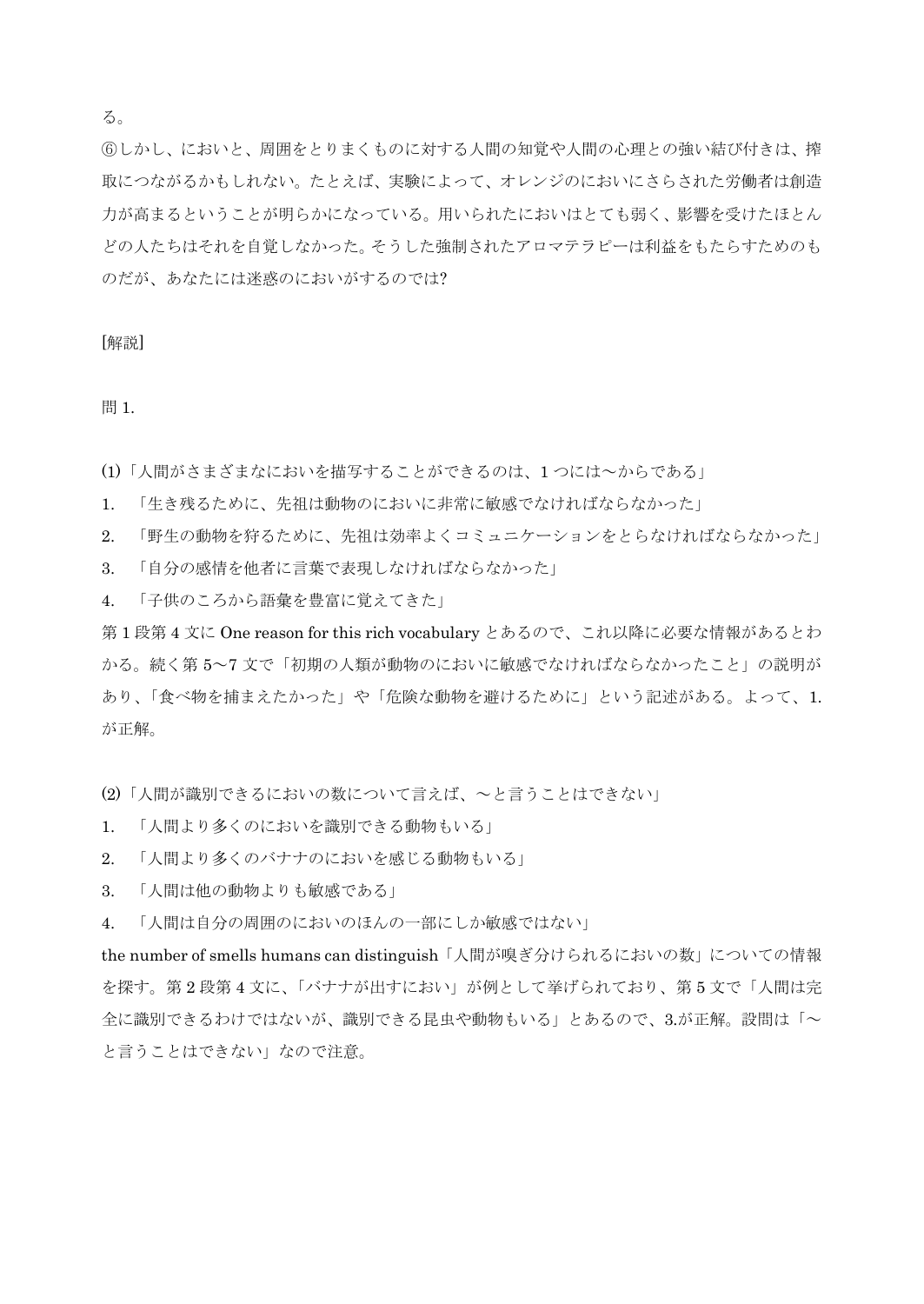(3)「家庭で利用される天然ガスににおいがあるのは~からである」

- 1. 「心地よい雰囲気をつくりだすために製造される」
- 2. 「天然のにおいを持っている」
- 3. 「臭気剤が加えられている」
- 4. 「世界の人々がたくさんのお金を香水に使う」

第 3 段第 4 文の For example 以降で天然ガスの話題が登場し、no natural odor とあるので、2.は不 適切。第 6 文に、A very strong-smelling odorant「非常に強いにおいを発する臭気剤」がくわえら れているとあるので、正解は 3.

ちなみに、1.は第 5 文より「安全のため」なので不適切。4.の香水は、天然ガスとは関係がないので 不適切。

(4)「第 4 段落で述べられている実験の目的は~ことである」

- 1. 「においと味覚がいかに密接に関係しているかを調べる」
- 2. 「視覚と嗅覚の関係を調べる」
- 3. 「彼らが何種類の異なるにおいを識別できるかを調べる」
- 4. 「彼らが鼻をつまんでキャンディーの味が区別できる理由を調べる」

第 4 段第 3 文の For example 以下で、実験について述べられていることから、この実験は第 1・2 文 の「においと味覚はとても密接に関係している」ことの例として出されていることがわかる。よって、 正解は 1.

(5)「第 5 段落によれば、さまざまなにおいが~に利用されている」

- 1. 「記憶力が悪い人たちを励ますこと」
- 2. 「心理学の実験」
- 3. 「人々の気分がよくなり、元気になるのに役立てること」
- 4. 「多くの患者が嗅覚に問題を持っている病院」

第 5 段落でにおいが使われる例が挙げられている記述を探すと、第 2 文に「アロマテラピー」によっ て、overcome depression「憂鬱状態を克服する」、そして、第 4 文に「病院」で decrease patient anxiety 「患者の不安を和らげる」ために香りが使われているとある。よって、正解は 3.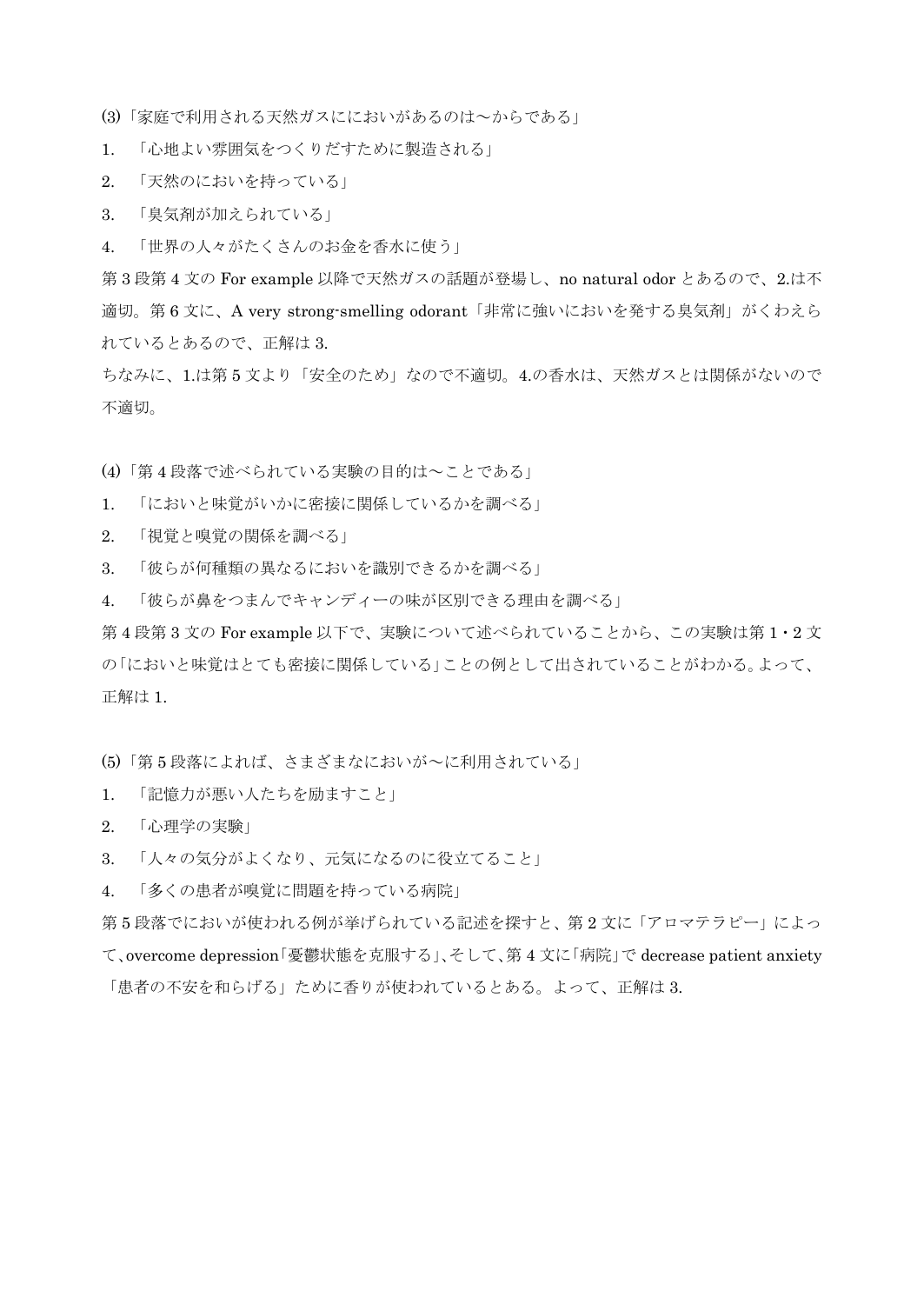問 2.

(6)

- 1. 「将来の敵なので」
- 2. 「狩人だったので」
- 3. 「殺されて食べられる可能性があるので」
- 4. 「他の動物を狩猟する可能性があるので」

下線部が前文の As huntersと同じ As~になっていることに注目。前文は「食べ物を捕まえたかった」 という内容なのに対して、下線部を含む文は「危険な動物を避けるため」となっている。したがって、 下線部は「人間が他の動物に食べられてしまう可能性」について述べていると考えられる。よって、 正解は、3.

(7)

- 1. 「心地よい」
- 2. 「認識できるほど異なった」
- 3. 「とてもおいしい」
- 4. 「よく知られている」

直後の文で「これらのにおいを 1 つ 1 つ完全に識別できるわけではない」と「においの識別能力」を 話題にしているので、2.が正解。

- (8)
- 1. 「量」
- 2. 「ガス」
- 3. 「数」
- 4. 「におい」

下線部を含む文は、「私たちは 10 億分の 1.6 の非常にかすかな concentration で、メチルメルカプタ ンをかぎ分けることができる」という意味なので、下線部は、この化学物質を嗅覚で感じ取る場合の レベル=「濃度」のことを示していると考えられる。よって、最も近い 1.が正解。

(9)

- 1. 「両耳をふさいで」
- 2. 「両目を隠して」
- 3. 「口を閉じて」
- 4. 「鼻をつまんで」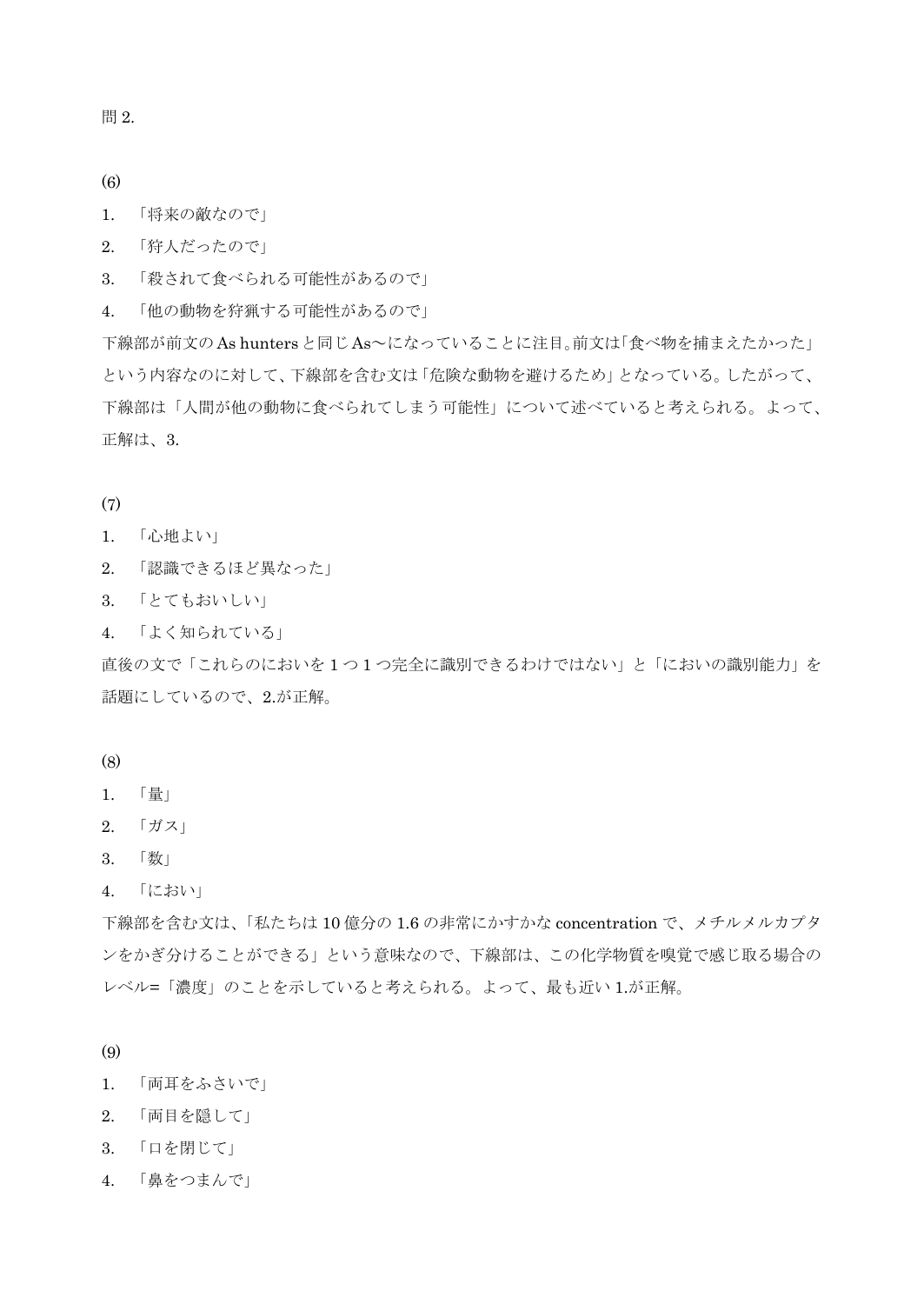下線部を含む文では「blindfolded の被験者にキャンディーを一つ与え、その味を表現するように頼 んだ」とあり、次の文では「今度は鼻をつまんでもらって同じことをした」と展開しているので、下 線部と選択肢から被験者がどの部分をふさいで実験を受けたかを考える。あとは、blind「目が見え ない」から考えて、2.が正解。ここは知識で解決しよう。

(10)

- 1. 「繊細な」
- 2. 「よく知られた」
- 3. 「強制された」
- 4. 「健康な」

such involuntary aromatherapy がどのようなものかは、その前の第 2~3 文で説明されている。「労 働者がわからないようなにおいを職場に漂わせる」ことにより創造力を高めるというものなので、3. が正解。また、in(否定) + voluntary(自発的な)という語彙知識から考えてもよい。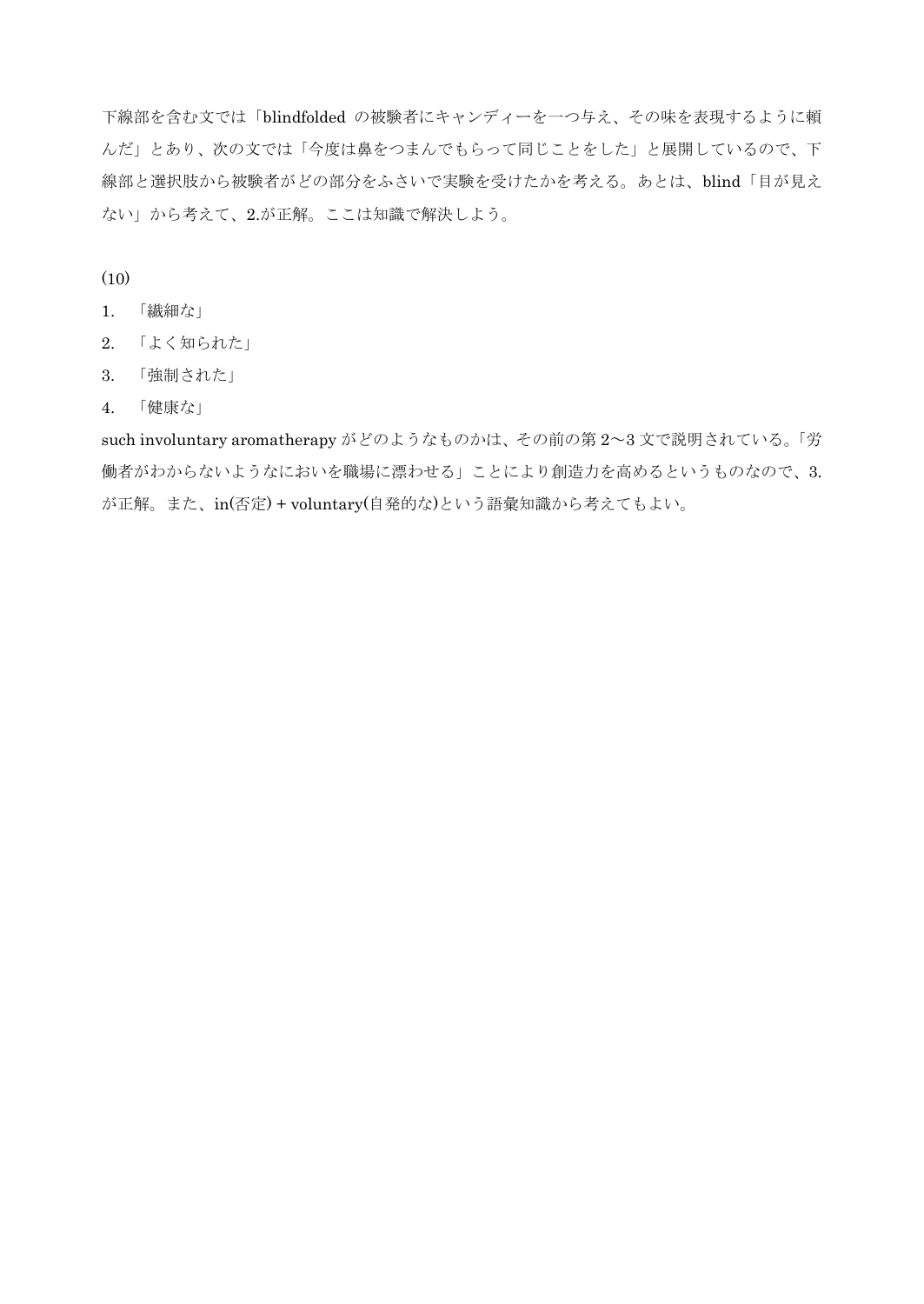[訳]

①身体の接触は、それなしでは私たちが生きていけない唯一の感覚だ。触れたり触れられたりするこ とがなければ、子どもは死んでしまうだろう。これがニューヨークの小児科医であるヘンリー=シェ イピン博士が 1920 年に出した、合衆国全士のさまざまな施設にいる幼児の死亡率に関する報告の結 論だ。これらの幼児は十分な食事と保護を受けていたが、彼らにとって欠けていたのは思いやりのあ る接触だった。手で触れてもらい、抱いてもらい、キスしてもらい、なでてもらうことは生きるため に必要だ、とシェイピンは結論づけた。いろいろな実験がシェイピン博士の結論を立証し続けている。 動物でも人間でも同じように、思いやりのある接触を受けるものの行動は、受けないものとはっきり 異なっていることを研究が示している。人間も含めて、思いやりのある接触をたっぷり受けた動物は すべて、落ち着いていて協力的で、強い免疫系があり、全体的により優れた生理機能をもち、友好的 であらゆるストレスにより上手に対処できた。十分な接触を受けなかった動物はおどおどしていて、 怖がりで神経質だった。彼らは緊張し、極めて反抗的で、衝動的で、不安げでいらいらし、攻撃的な ことが多かった。若者の暴力が増え、人づきあいがうまくできなくなっている今、思いやりのある接 触に向けられる時間と、現在の教育と育児のやり方との関係について思いをめぐらさないではいられ ない。

②私が親たちとワークショップを行うときは、接触がそこでの体験の必須の要件だ。しばしば私は参 加者がきまり悪そうにしているのを感じ取る。「自分の子どもとだったらすぐできます。他の大人と は、しにくいだけなんです」と彼らはよく言う。こういったことを言うのは、たいていは女性だ。多 くの男性は、そもそもこの活動に加わるのをきっぱり拒む。抱きしめたり抱きしめられたりするより、 買い物に行ってお互いに贈り物を買うほうがずっと楽になりつつあるほどにまで互いに触れ合うこ とができない理由を説明するために、私たちは多くの理屈を作り上げてきた。幼児は子ども用の椅子 に座らされて運ばれるし、車での移動はチャイルドシート、眠るのはベビーバギーの中だ。私たちは 赤ん坊が関心をもってほしいときだけ、赤ん坊に触れるように慣らされつつある。時がたつにつれて、 現代の親が最も求めている便利なもの、つまりベビーキャリアの中で喜んで一人で楽しんでくれるお となしい赤ん坊のおかげで、親は自由になって生活の他の必要事に専心することができる。しかし、 ことによると、それは私たちの人間としての最も基本的な必要なものの一つをないがしろにする危険 を冒しているのかもしれないのだ。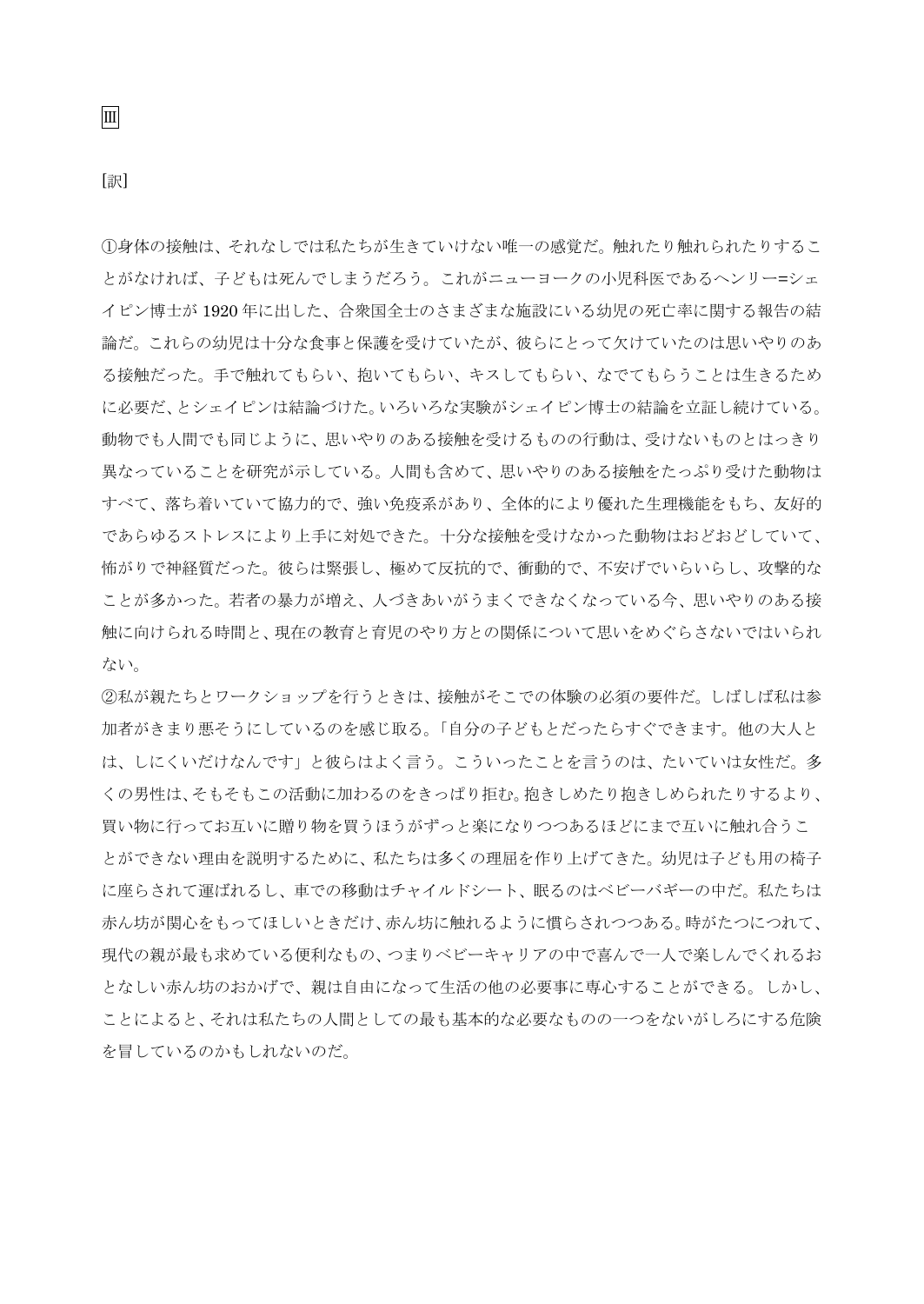#### [解説]

#### 問 1.

(A)

- 1.「欠けていて、不足していて」 2.「十分な、足りている」
- 3.「明らかな」 インコン イン イン イン イングランド インタイ インタイ あいこう インタイ こうかい インタイ こうかい こうかん こうかん こうかん こうかん こうかん こうかん こうかん こうかい こうかん こうかん こうかん こうかん こうかい こうかい こうかい こうかい こうかん こうかい こうかい こうかい こうかい こうかい

第1段第1文 (Touch is the…)にあるように、身体の接触なしでは生きていけないという文脈で施 設にいる幼児の死亡率の話になっており、空所の直前に幼児たちは十分な食事と保護は受けていたと あることから、caring touch「思いやりのある接触」が「欠けていた」と判断できる。よって、1.が 正解。

#### (B)

1.「両方の、両方ともに」 2. 「同様に」

3. 「そのうえ、さらに」 イ. 「~を超えて」

直前の animals and humans に注目する。A and B alike で 「A も B も」という意味になるので 2. alike が正解。 1. both は、both A and B の形が正しい。

(C)

1.「~を切望する、~を願う」 2.「~を期待する、~を予期する」 3. 「~を想像する」 インファイン インタイム インター 4. 「~を避ける、~を制する」 直前の cannot と直後の but に注目すると、cannot help but do の形で 「~しないではいられない」 という慣用表現だと判断でき、4. help が正解となる。

(D)

1.「~以来」 2.「ただ~だけ」

3. 「ほとんど~ない」 4. 「以前は」

第 2 段では、幼児を専用の席に座らせてあまり触れないようになっている、という現代の風潮が述べ られており、空所の後の「赤ん坊が関心をもってほしいとき」という文と、空所の前の「私たちは赤 ん坊に触れるように慣らされつつある」という文のつながりを考えると、「~というときだけ」となる 2. only が正解となる。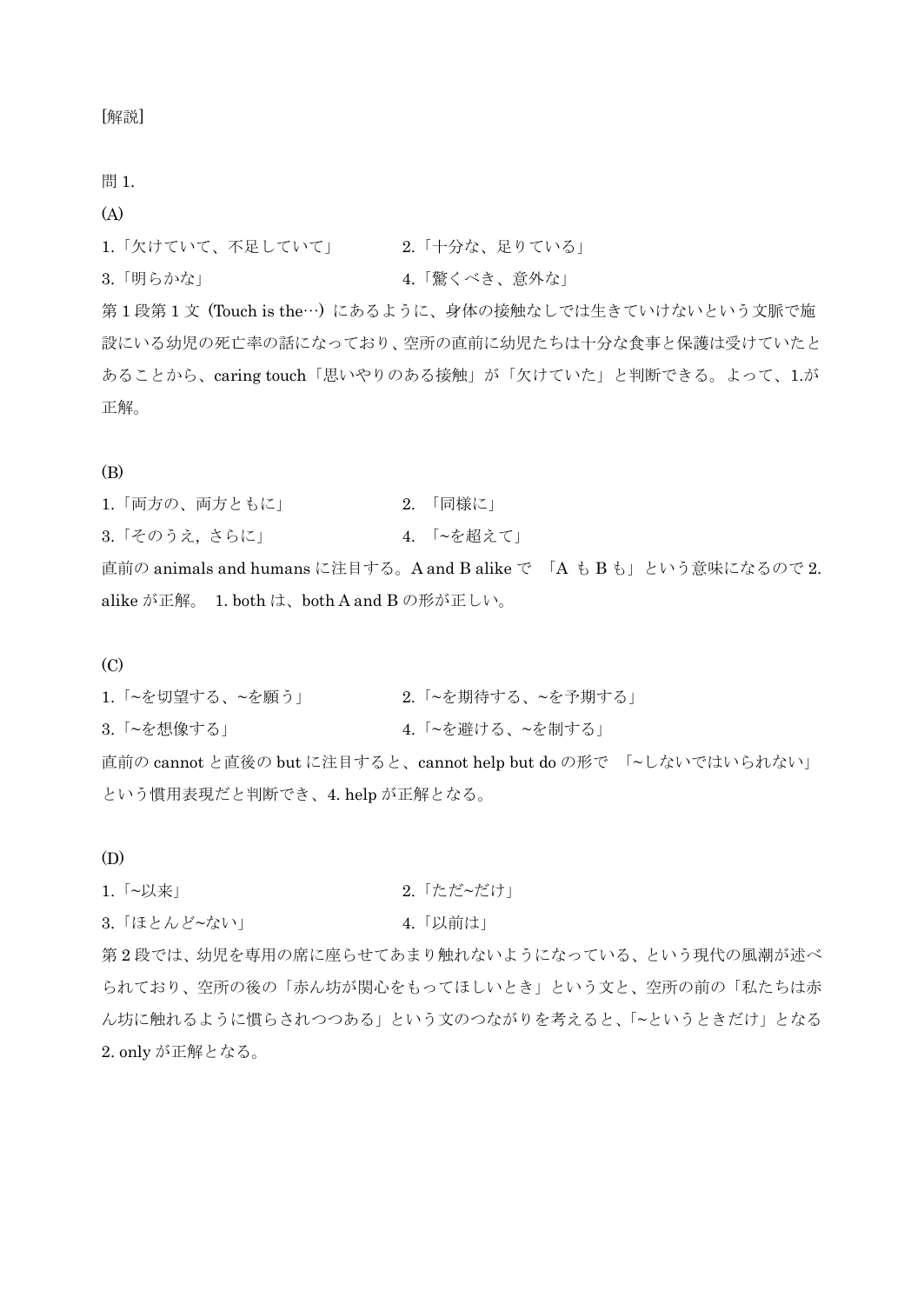問 2.

(ア)

1.「既存の習慣」 2. 「文化に尽力している組織」 3.「弱者の世話をする場所」 4. 「ある場所に強い関連のある人々」 合衆国全土で、幼児たちがいるところなので、この institutions は「施設」の意味で用いられており、 3. places for care of the weak が意味的に近い。

(イ)

1.「内気な」 2.「怖いもの知らずの」

3.「断固とした、決心した」 4.「過度の」

十分な接触を受けてこなかった動物の性質を述べており、後続の apprehensive 「不安そうな、恐れ ている」や nervous「神経質な」という語との関係からも、timid「臆病な、内気な」は、1. shy が 意味的に近いと判断できる。

(ウ)

1.「ただ一つの、単独の」 2. 「全体の」

3.「人工の、人為的な」 4. 「不可欠な、必須の、本質的な」

本文の主旨から、筆者は身体の接触の重要性を体験させるためにワークショップを行っていると判断 でき、接触はそこでは必須のことだとわかる。 integral はここでは「不可欠の、必須の」という意 味であり、4. essential が意味的に近い。

(エ)

1.「不安、心配」 2.「目覚め、自覚」

3. 「満足」 インコンクランス インタンス 4. 「破壊、破滅」

この直後に、ワークショップへの参加者の発言として、自分の子どもとなら簡単に接触できるが、他 の大人とでは難しいとあることから、参加者に見て取れた discomfort「不快感、戸惑い」と意味的に 近いのは、1. anxiety である。

(オ)

1.「光景、眼鏡」 2.「記述、描写」

3.「責任」 4.「理由、根拠」

rationalization は rational「合理的な」に-ization「~化」という接尾辞がついて、「合理化」という 意味だが、ここでは to explain why…「なぜ…かを説明するための」という修飾語句がついているこ とから判断して、4. reasons が意味的に近い。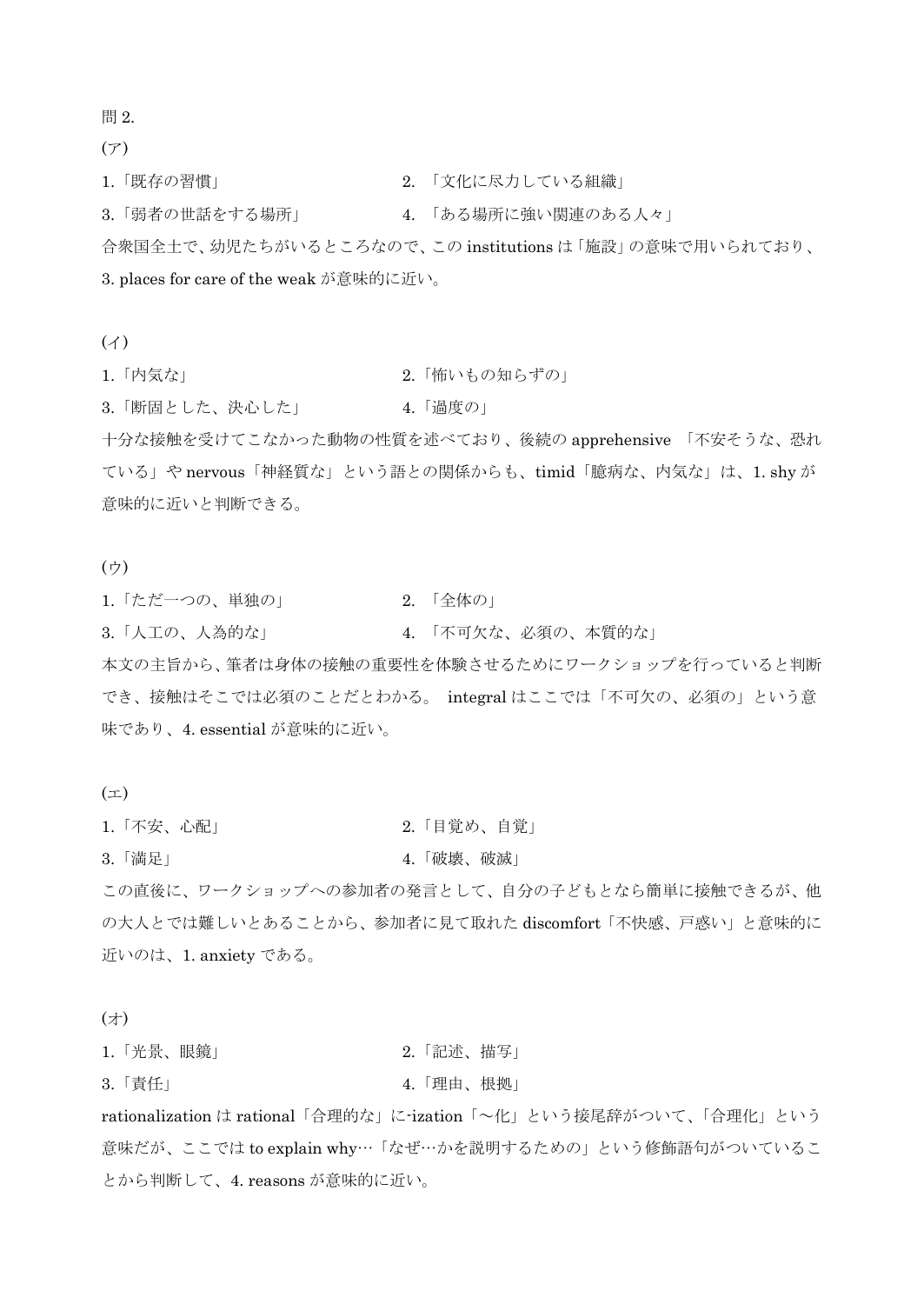Ⅳ[自由英作文問題]

- ★ 順天堂大学の英語の最大の特徴はこの「自由英作文」である。他学部を含めても、このように 200~250 語レベルの自由英作文を書かせる大学は非常にまれで、しかも、他の長文との時間の 兼ね合いを考えると、20 分から(長くとも 25 分)で解かなければならず、特別の対策をしなけれ ばならない。
- ★ この対策本では、自由英作文のポイントだけでなく、これまでの全年度の自由英作文の傾向分析、 予想テーマなども掲載してある。ぜひ活用して、順天堂大の英語を攻略してほしい。

問題(再掲)

In English, write a short essay in which your ideas about whether it is possible to end world hunger.

Note: Any writing which is not related to this topic will not receive credit.

以上、非常に、大きな問題ではあるが、医学部を受験する上で、みなさんが考えるべき大きなテー マを選んだ。当然、順天堂大学に限らず、出題される可能性も高いテーマだと思われるので、さまざ まな表現や文章の自由英作文の構成を学びつつ、英作文だけでなく、長文の読解にも役立ててもらい たい。

[解説]

本問では、「世界の飢餓問題を終わらせることができるか」という設問に加え、順天堂大学で頻出の 遺伝子工学についての対策も踏まえ、1 問で 2 つのテーマについて学べるように問題を設定した。

ぜひ、<補足>に記した " Developing countries / Climate / Genetically modified food "の 3 つのキ ーワードを使って書いてもらいたい。

まず、自由英作文の答案を書く際に、いきなり書き始めてしまうのは、文章構成が整わなくなってし まうという点から言っても問題が多い。簡単なものでいいので、文章構成を考え、メモを作ってから、 解答を作るようにしよう。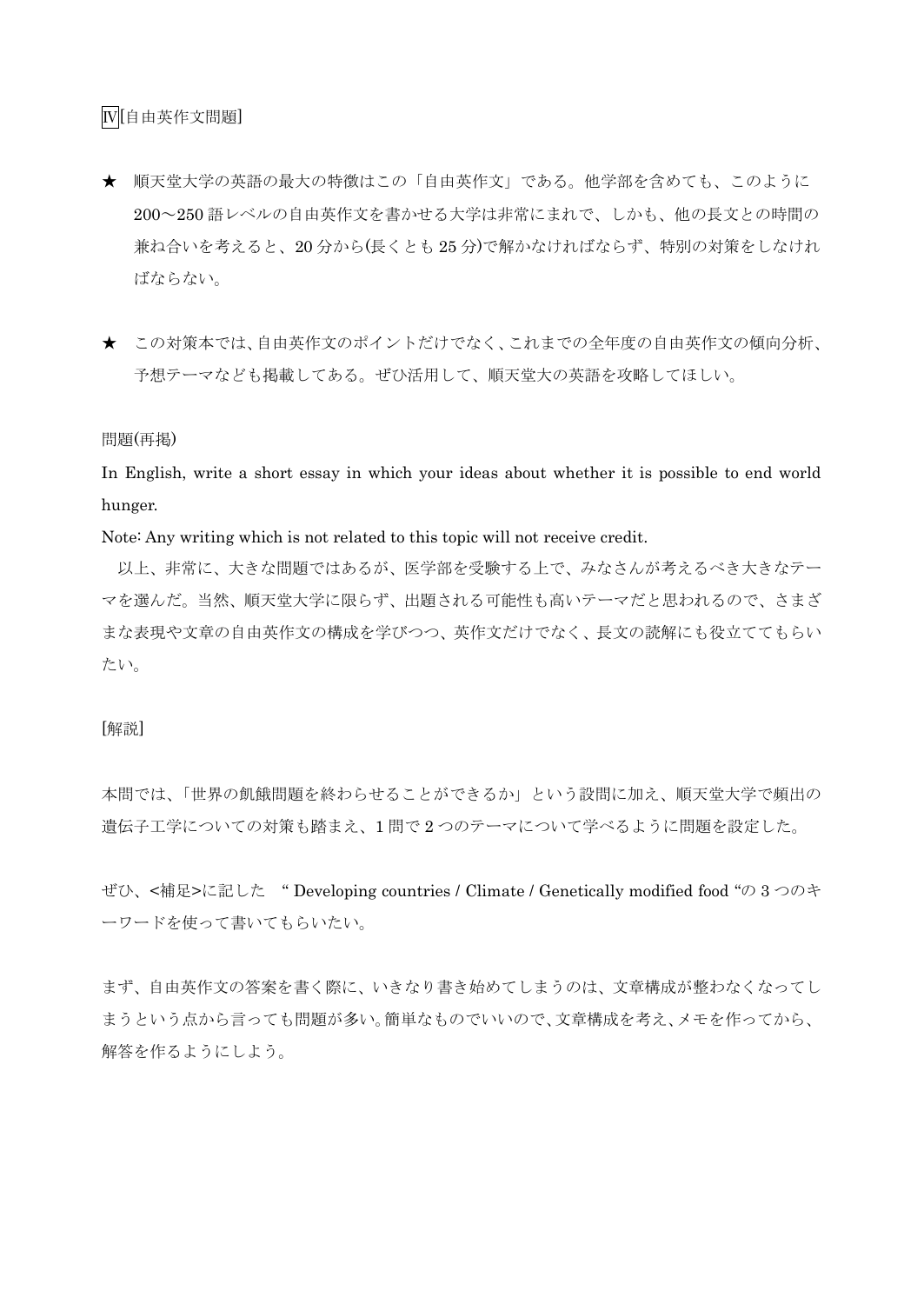・文章構成のポイント

1. [Introduction] ⇒ [自身の意見] ⇒ [その論拠(理由)] ⇒ [論拠の展開] ⇒ [まとめ] を 基本構成とする。

本問のように、「遺伝子工学(遺伝子組み換え食品)」について記述するときは、遺伝子組み換え食品に 対して、単に全否定するだけでは、医学が基づく科学の進歩も否定してしまうことになる。たしかに、 自由英作文において、その主張する意見について、「よい」「悪い」を採点に含めることはまれだが、

「あまりにも現実とかけ離れている意見」や、「医学部生としての適性が疑問視される意見」は当然 減点対象となる。一般的に、科学の進歩については、その問題点を指摘しつつも、全否定は行わない 方がよいことを念頭においておこう。

以上のことから、本問については、[論拠の展開]において、[一般論(遺伝子組み換え食品の問題点)] ⇔ [主張(飢餓問題解決のよい方法である)]の展開を行った。

2. 設問から、まず、キーワードを思い浮かべ、おおまかな議論の筋を考える。

- a. 「発展途上国」での飢餓問題にふれる
- b. 地域の「気候」に合わせなければならないところに農業のむずかしさがある
- c. 「遺伝子組み換え食品」が解決策として考えられる

3. 1.と 2.をまとめ、メモを作成する。

### ¶1. (Introduction)

- a. 多くの発展途上国で飢餓が大きな問題になっている。
- b. 飢餓を科学技術で解決できる。

#### ¶2. (論拠)

- a. 遺伝子組み換え食品が飢餓解決には最適である。
- b. 2 つの技術を用いて害虫や疫病に抵抗力を持つ作物をつくることができる。

#### ¶3. (論拠の展開)

- a. 遺伝子組み換え食品の問題点。
- b. 遺伝子組み換え食品の健康への影響を調べる必要がある。
- c. 動物実験といった長期的研究が望ましい。

## ¶4. (Conclusion)

a. 遺伝子組み換え技術によって、飢餓を終わらせることが可能だ。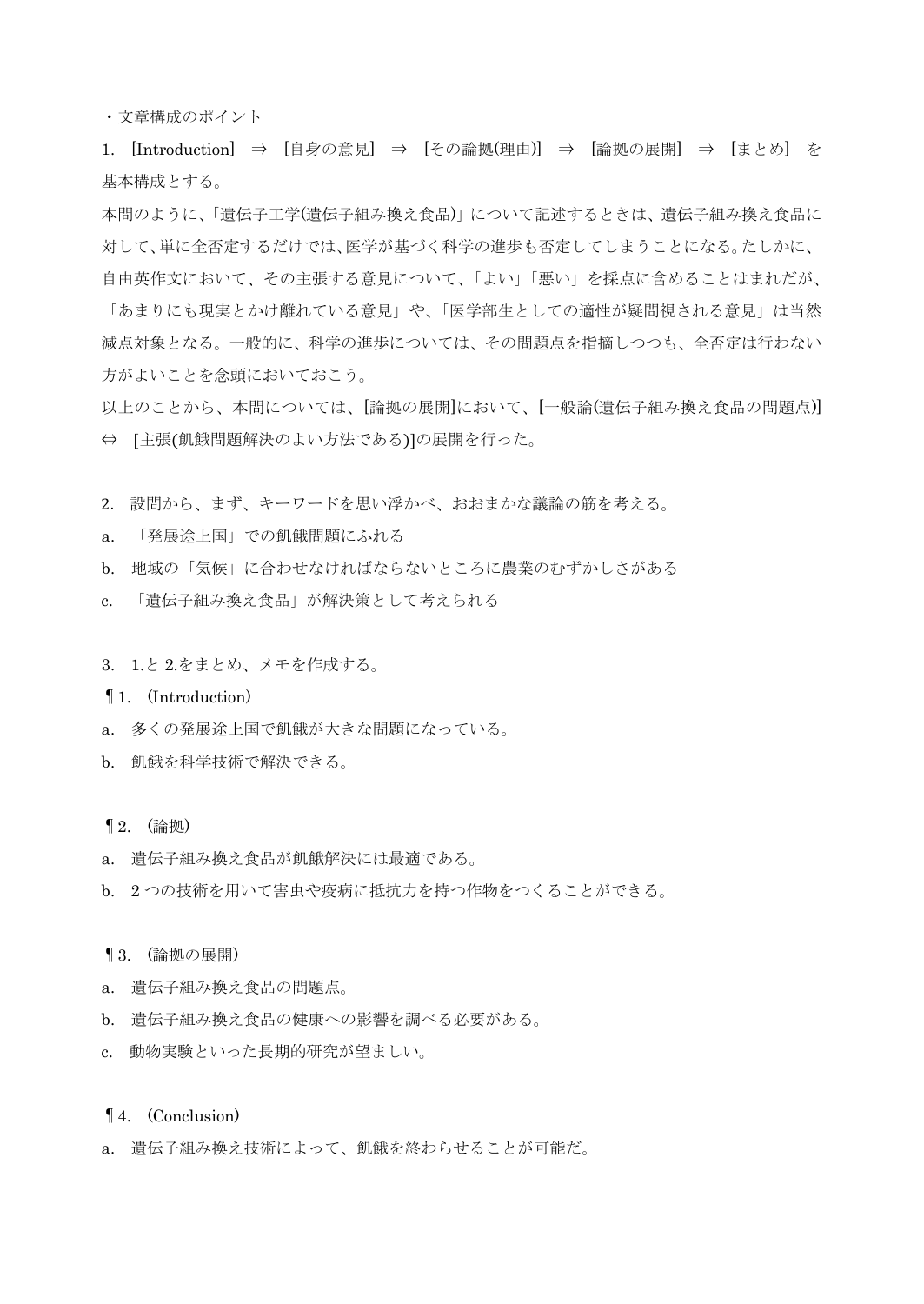We live in a hungry world. Over 85% of the people in the world live in poverty, and famine is a major issue in a lot of developing countries. I believe that our science and technology can solve the problem.

Scientists say that genetically modified crops are the best way to grow food crops for many different climates and situations around the world. In a large number of areas, pests such as insects and mice destroy crops that are meant for human consumption. In other regions, some diseases strike certain food crops and make it impossible to grow enough food. Genetically modified crops that resist these problems are supposed to be the answer.

Of course, we need to think about what effect genetically modified food may have on human health. The DNA of genetically modified crops is changed or combined with totally foreign materials that may not be appropriate for humans to eat. It goes without saying that being more cautious and studying the long-term effects of test animals that eat genetically modified crops would be better.

I'm sure there is no better way to support our increasing population than genetic modification and that science and technology can make it possible to end world hunger.

(205 words)

世界は飢えに苦しんでいる。世界の人口の 85%以上が貧困状態にあり、多くの発展途上国では飢饉 が大きな問題だ。 私は、科学とテクノロジーでこの問題を解決できると信じている。

科学者は、世界の多くのさまざまな気候や状況で食用作物を育てるには遺伝子組み換え作物が最適 の方法だと言っている。 多くの地域で、人間が消費するための作物を虫やネズミのような有害小動 物が台無しにしている。 疫病が食用作物を襲い、十分な食料が生産できない地域もある。このよう な問題に抵抗力を持つ遺伝子組み換え作物が解決策になるだろう。

もちろん、遺伝子組み換え食品が人の健康にどのような影響を及ぼすかは考える必要がある。 遺 伝子組み換え作物の DNA が変えられたり、人間が食べるのには適さないかもしれない全く異質の物 質と結合されたりしているからである。 もっと慎重になって、遺伝子組み換え作物を食べた実験動 物の長期的な影響を研究することが望ましいのは言うまでもない。

増え続ける人口を支えるのに遺伝子組み換え以上の方法はないし、科学とテクノロジーが世界の飢 餓を終わらせることができると私は信じている。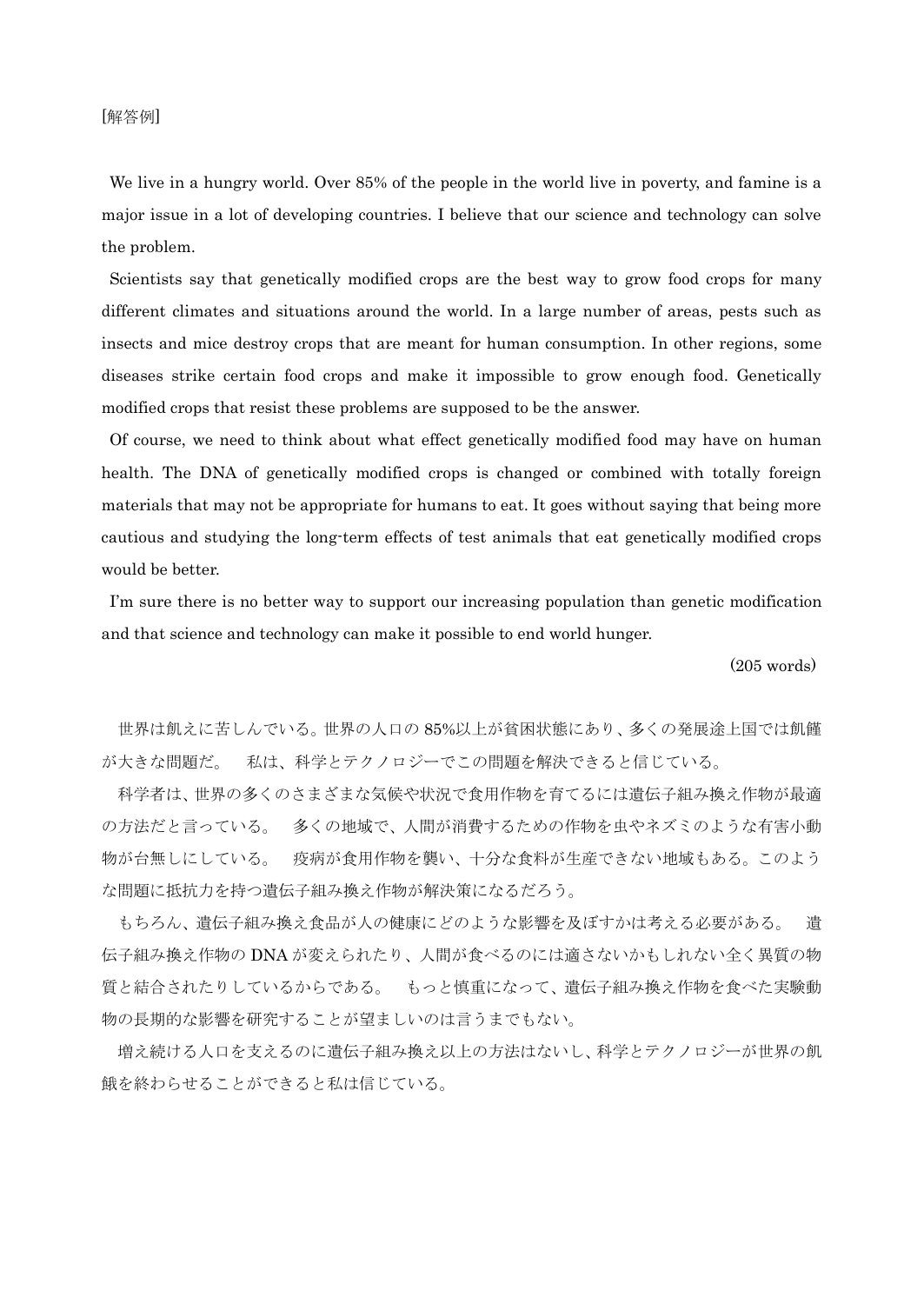#### 自由英作文ポイント集

★Point. 1 単に医療系のテーマだけではなく、「生活・社会・文化・科学技術について」考えさせる テーマが出題される

200 語前後で、「社会・医療問題」、「自分自身の『人生』について」、「健康・いじめ・環境・子供」 などの多岐にわたる Topic について文章を書くことが求められている。150 語以上は書かないと点数 がこないものと考えて、まずは少ない語数からだんだん長い文章が書けるように練習をするようにし よう。

当然、適切な指導者に添削をしてもらうのが一番よい。また、順天堂医学部の過去問の解答例を通し て参照しておくとよいだろう。

★Point. 2 テーマと関係がないものは、絶対に書いてはならない

★Point. 3 単に「具体的なエピソード」を書くのではなく、「良い点」や「悪い点」など、分類して まとめていくことが必要となる

しばしばつけられる NOTE に書かれているように、「テーマと関係がないもの」は、点数にもならず、 絶対に書いてはならない。また、2003 年度、2004 年度に指示されているように、単に「具体的なエ ピソード」を書くのではなく、「良い点」や「悪い点」を分類しまとめていくことが求められている。

★Point. 4 英文の基本的な流れ

「抽象⇒具体」の原則を忘れずに書くこと

★Point. 5 自由英作文の基本構成

(「背景」)⇒「自分の意見」⇒「理由」⇒「具体例」⇒「まとめ」

**★Point. 6 「背景」のポイント** 

1) あまり長くしないこと

2) 全体を大きくまとめ、できるかぎり、最終パラグラフのまとめにつながるように書くこと

3) 設問文の繰り返しでまとめることになるが、全く同じ表現は使ってはならない。言い換え表現を 考えること